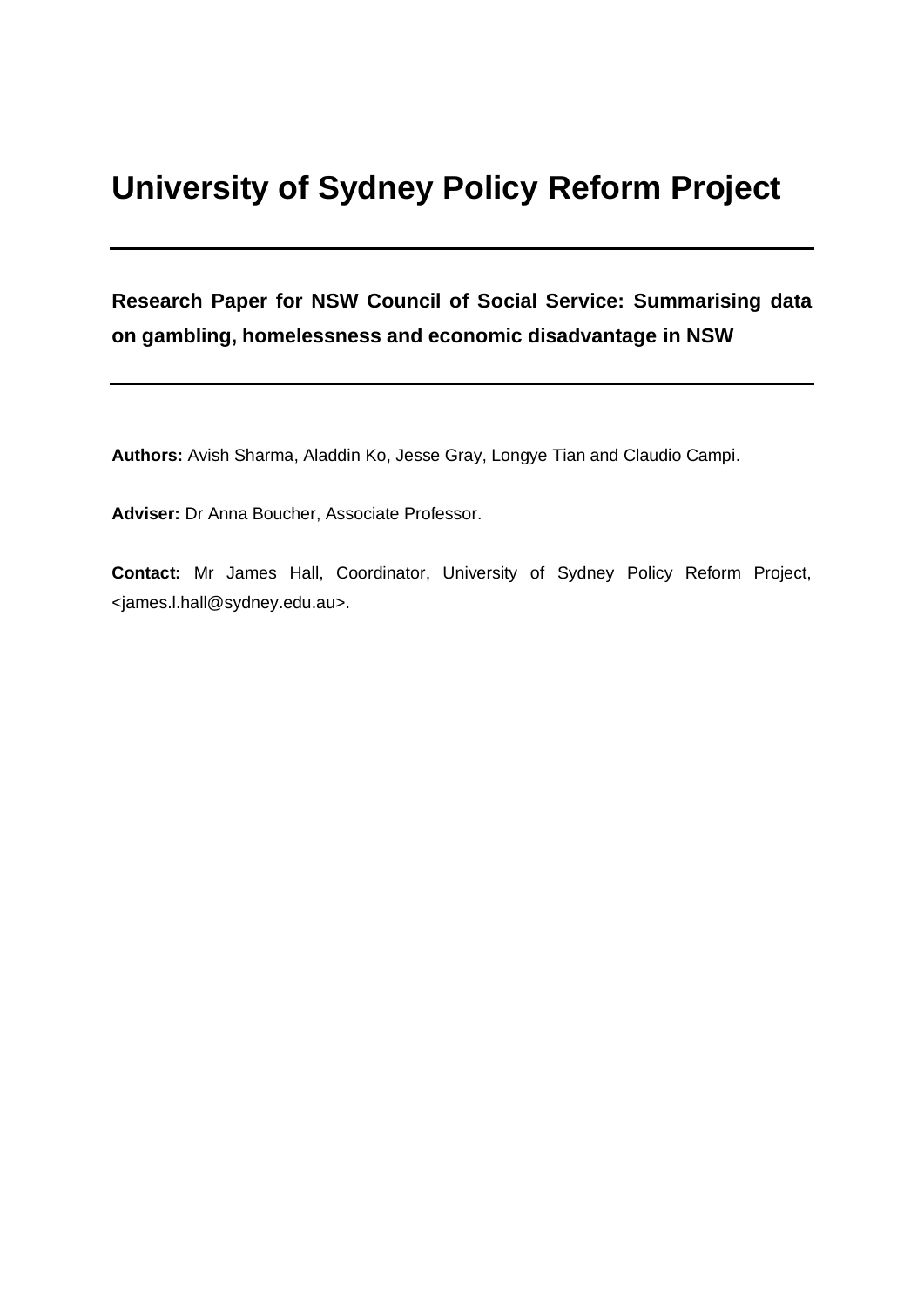# **Table of Contents**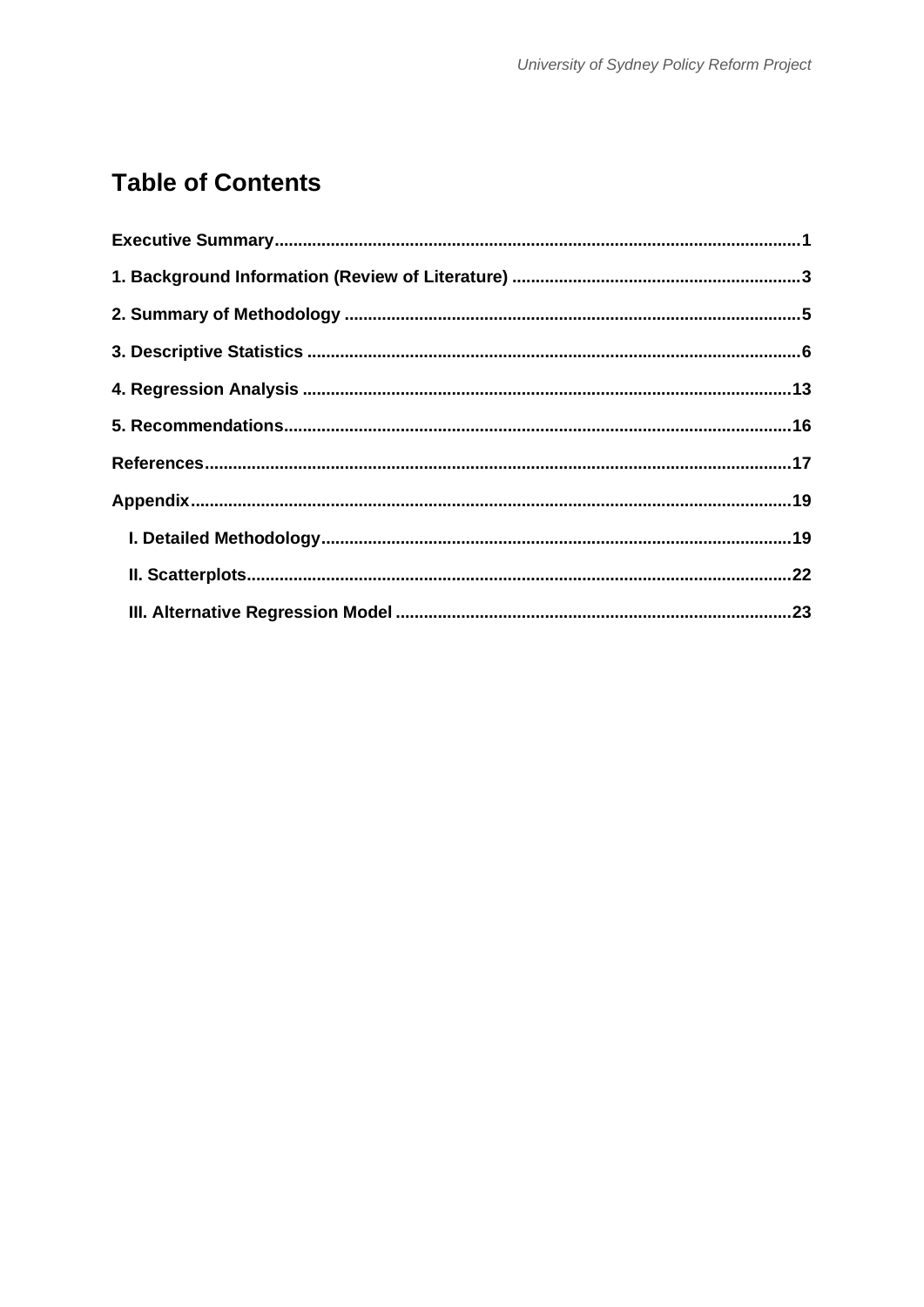# <span id="page-2-0"></span>**Executive Summary**

This paper summarises available data on the number of electronic gaming machines (EGMs), levels of homelessness, and levels of economic disadvantage in Local Government Areas (LGAs) of NSW.

Initially, summarising the available data proved difficult. This is because some LGAs have insufficient data on the number of EGMs and levels of homelessness. In trying to address this issue, we synthesised and rationalised available datasets (such as those provided by NSW Liquor and Gaming and the Australian Bureau of Statistics (ABS)) to ensure comparability. Such alterations are described in the Methodology section of the paper.

The section labelled 'Descriptive Statistics' outlines the statistics requested. The LGAs with the highest number of EGMs and their respective levels of homelessness are:

- Canterbury-Bankstown, with 5067 EGMs and 2582 homeless people.
- Central Coast, with 4634 EGMs and 1031 homeless people.
- $\mathbf{r}$ Fairfield, with 3857 EGMs and 2226 homeless people
- Sydney, with 3729 EGMs and 5061 homeless people
- $\mathbf{r}$ Newcastle, with 3015 EGMs and 797 homeless people.

The LGAs with the lowest number of EGMs and their respective levels of homelessness are:

- Kyogle, with 81 EGMs and 34 homeless people.
- Cabonne with 104 EGMs and 24 homeless people
- **Warrumbungle with 141 EGMs and 15 homeless people**
- Greater Hume & Lockhart, with 148 EGMs and 24 homeless people
- Inverell, with 170 EGMs and 42 homeless people  $\blacksquare$

There is strong correlation (0.75) between the number of EGMs and the level of homelessness in LGAs. However, once population size of all LGAs is accounted for, there is no longer a strong correlation, and EGMs are only weakly correlated with most socioeconomic variables. Hence, explanatory factors other than EGMs appear to be driving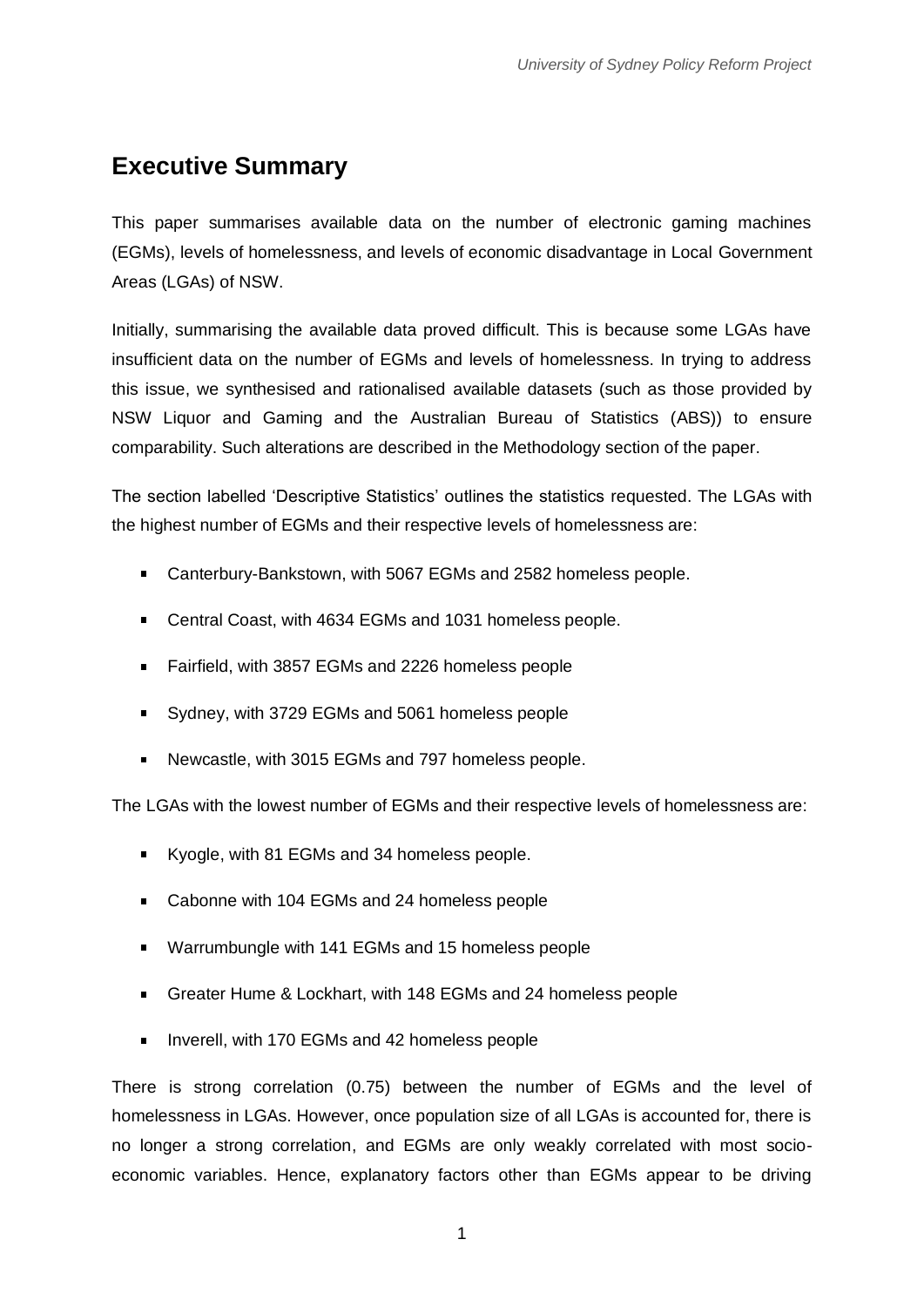homelessness. Interestingly, there is a negative correlation between EGMs and the SEIFA [Socio-economic Index for Areas], an aggregate of the measures of advantage and disadvantage; indicating that EGMs are less likely to be present in communities that are more economically advantaged. Furthermore, EGMs could still be part of the causal pathway towards homelessness – qualitative data may be better equipped to explore this second point. Detailed statistics are provided in the 'Descriptive Statistics' section.

Note that when wanting to capture the relationship between EGMs and homelessness/other economic indicators, such correlation calculations may actually not be very informative. This is because correlation does not account for additional factors that may influence the number of EGMs and levels of homelessness/disadvantage in an LGA. For this reason, this paper includes some basic regression analysis in the section labelled 'Regression'. The difference between regression and correlation is that regression controls for other factors that may influence levels of homelessness (such as percentage of people unemployed, income levels, gender etc), and hence captures the specific effect the number of EGMs has on levels of homelessness/disadvantage. The regression found that on average, an additional electronic gaming machine in an LGA is expected to increase the number of homeless people in that LGA by 0.64 people, holding all else equal.

Suggestions for future data collection:

Note that these regression results are not predictive and are not supposed to be used for inference. In order to accurately capture the effect of EGMs on homelessness, the regression would need to include many more control variables. Rather, this paper includes these regressions to serve as a guide as to what future research and analysis should focus on. To this extent, the paper makes the following recommendations:

- 1. **Common Reporting Standards** the NSW Government and the Federal Government should use common reporting and statistical standards between key agencies to make it easier to collate data, draw insights and prevent possible distortion of data.
- 2. **More Aggregate Research** the NSW Department of Communities and Justice should conduct more aggregate studies on the relationship between gambling, homelessness and economic disadvantage at the LGA level. A greater body of research will prevent model misspecifications and spurious correlations from being advanced; enabling the interplay of gambling, homelessness and economic disadvantage to be studied more accurately.

 $\mathfrak{D}$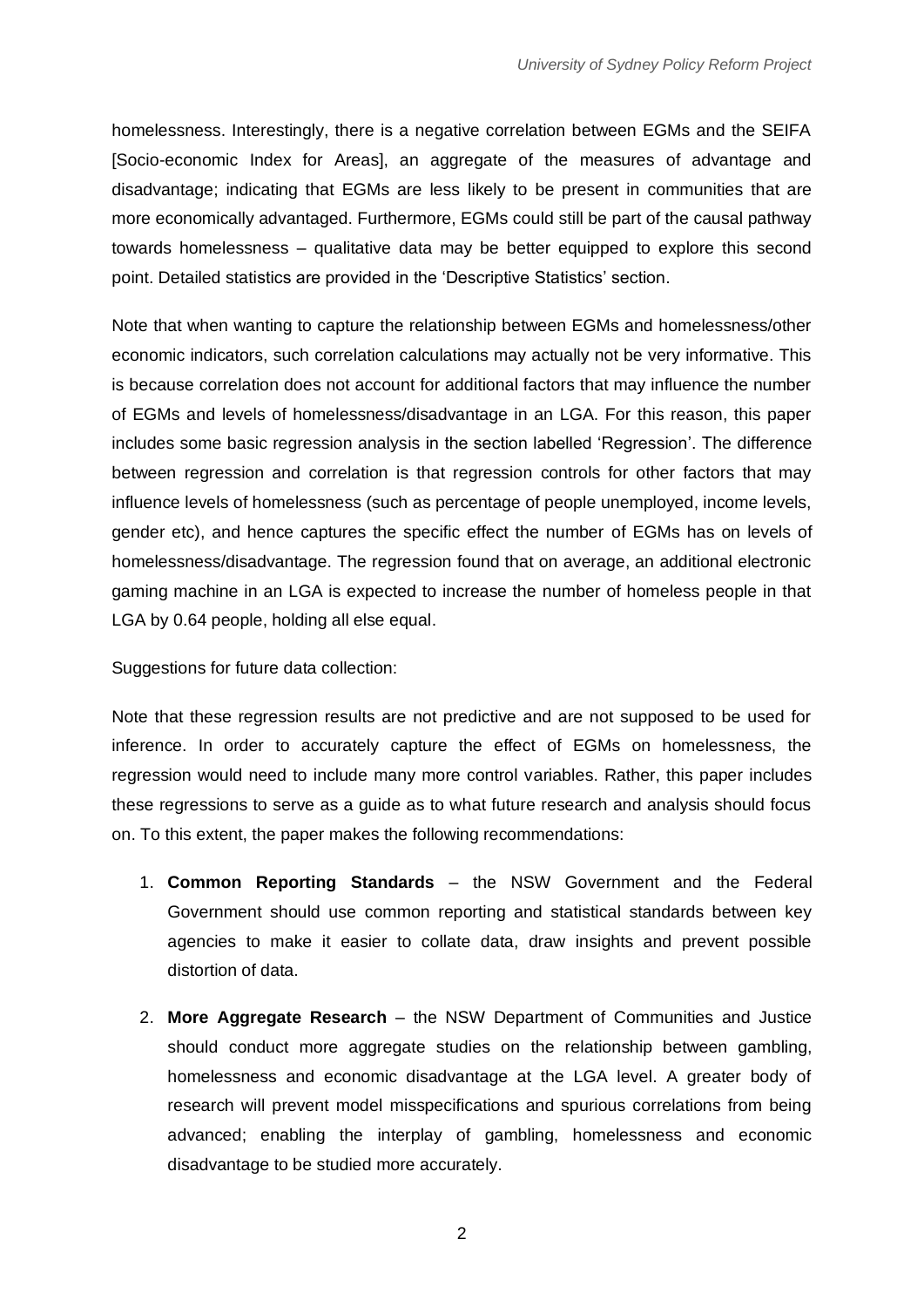- 3. **More Data** the NSW Department of Communities and Justice should collect more data on the homelessness population. This will prevent gaps from being present in LGA-level data and allow homelessness to be studied more precisely.
- 4. **More Qualitative Research** more qualitative studies are needed to analyse the relationship between gambling and homelessness. Although our analysis showed that the number of EGMs had a negligible effect on homelessness once other measures of socio-economic disadvantage are controlled for, it is very much likely that EGMs could be part of the causal pathways that lead people to homelessness and this would be best analysed through qualitative rather than quantitative means.

## <span id="page-4-0"></span>**1. Background Information (Review of Literature)**

The regulation of gambling policies in Australia has been historically considered as a State prerogative, as each government can decide how to implement such policies and manage the revenue resulting from such activities. However, due to growing concerns on the adverse social effects of gambling and the development of new online and interactive technologies, the Commonwealth has shown increased interest in the matter. For this reason, the early 2000s saw several bills and legislations aimed at curbing the spread of online interactive gambling, such as the *Interactive Gambling Act 2001* (Cth) (Australasian Gaming Council 2017). Regulation around gambling has been further tightened with the introduction of ad hoc bodies, such as Liquor and Gambling NSW in the latter state, and an Independent Liquor and Gambling Authority (ILGA).

Gambling is recognized as a concerning public health and social issue in Australia. For example, Liquor and Gaming NSW reports that 53% of adults has gambled in the past 12 months, while 7.2% are considered to be at moderate-risk and 1% are classified as problem gamblers (Liquor and Gaming NSW).

Problem gambling is defined as the difficulty in limiting money and time resources devoted on gambling activities, and it is usually conceived of as a spectrum with varying level of intensity, meaning that it is harder to unambiguously determine its severity (AGC 2016). In fact, individuals may shift from healthy gambling to problem gambling and vice versa; moreover, people affected by problem gambling exhibit a wide variety of characteristics. Some frameworks have been introduced to better define gambling problems, such as the Victorian Gambling Screen (VGS) and the Problem Gambling Severity Index (PGSI), which ask targeted questions related to behaviours and beliefs of the individuals tested. Usually,

3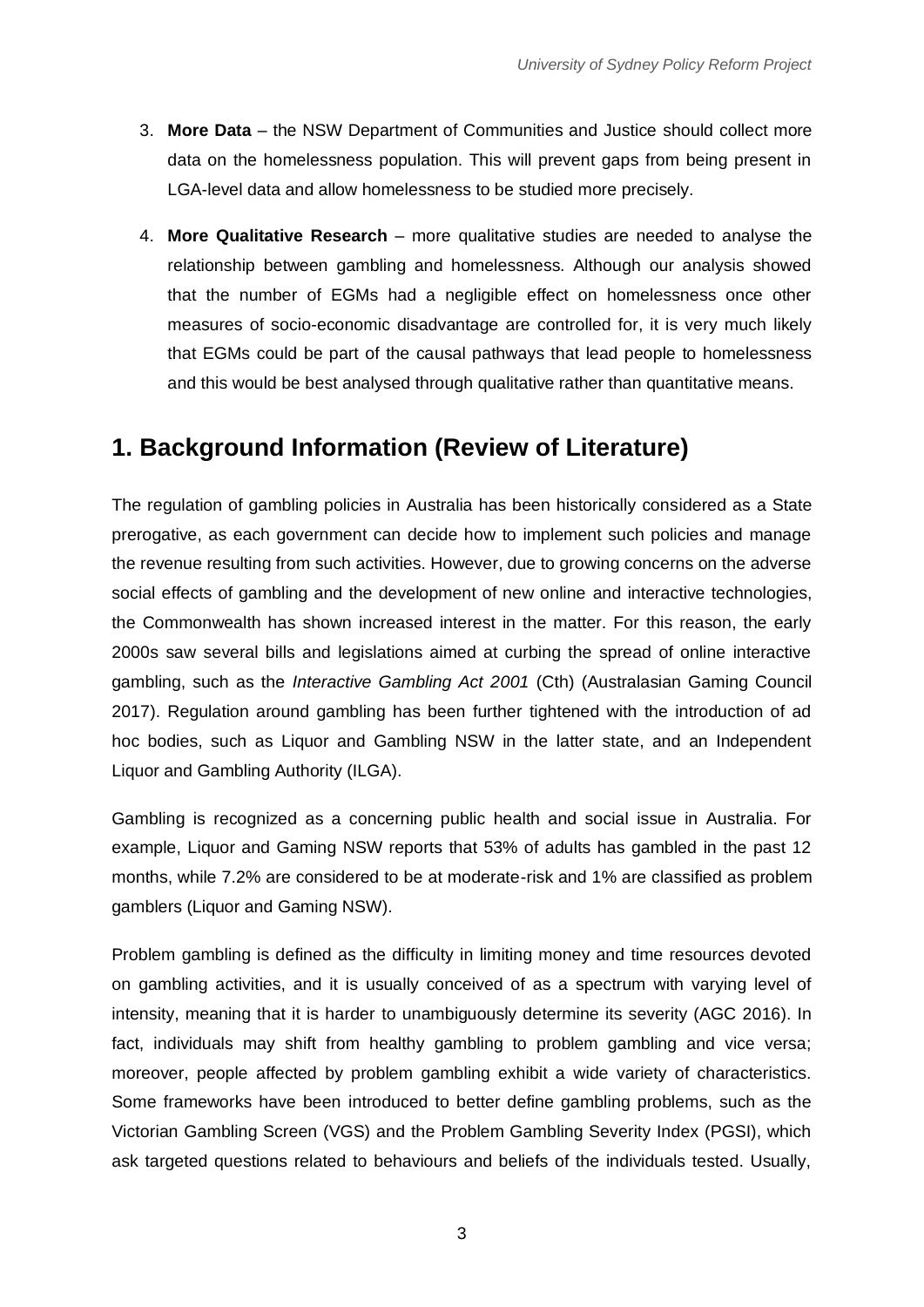respondents will report how often they engage in selected activities, and a severity score will be assigned accordingly. It is difficult to compare surveys that try to assess the exact rates of problem gambling, as methodologies and timeframes vary; nonetheless, it is recognized that problem gambling might affect from 1% up to 3% of the adult population in Australia (AGC 2016). Moreover, while gambling issues can affect individuals from any background and socioeconomic status, single unemployed young males have been shown to be the most vulnerable demographic. A report specific to the NSW context estimates that 0.8% of adults are problem gamblers, with a greater incidence for males and Aboriginals and Torres Strait Islanders (Sproston et al. 2012).

Several forms of gambling are allowed in Australia, from the aforementioned Interactive Gaming to Racing, Lotteries and Electronic Game Machines. The latter are of particular concern, as reports (AGC 2016) show how EGMs are the primary gambling activity of those individuals who suffer from problem gambling. Throughout Australia, EGMs are only available at licensed venues, which are usually clubs or casinos, and their type is highly regulated by each state or territory. All jurisdictions determine a maximum of EGMs allowed on their territory; for example, NSW caps them at 99,000 with 1,500 at The Star casino.

Gambling represents a prime concern due to its adverse financial effects on affected individuals, placing them at greater risk of hardship, bankruptcy and homelessness. Moreover, populations that are affected by higher rates of problem gambling are also more likely to report other concurring issues that are likely to exacerbate financial struggle. As reported by Nower et al. (2014), several studies have shown that problem gamblers are often subject to personality, mood and other psychiatric disorders. These rates are also more prevalent among the homeless population, which suggests patterns of co-morbidity and underlying health characteristics that make individuals more likely to be both compulsive gamblers and homeless. Moreover, each of the two populations has shown higher than average rates for the other issue, meaning that homeless people are more likely to be problematic gamblers and vice versa. Holdsworth and Tiyce (2012) recognize that homelessness is a multidimensional and complex issue which is determined by a plethora of inter-connected underlying factors, some structural like unemployment, poverty, social exclusion, and other psychological like childhood trauma, mental illness, domestic violence. Nonetheless, most of these are also associated with problem gamblers who often voice despair and powerlessness when coping with such 'complex needs' that are difficult to tackle in isolation. It must also be noted that these factors tend to compound on each other and over time, raising the barriers to resolution (Holdworth and Tiyce 2012; Matheson et al 2014).

4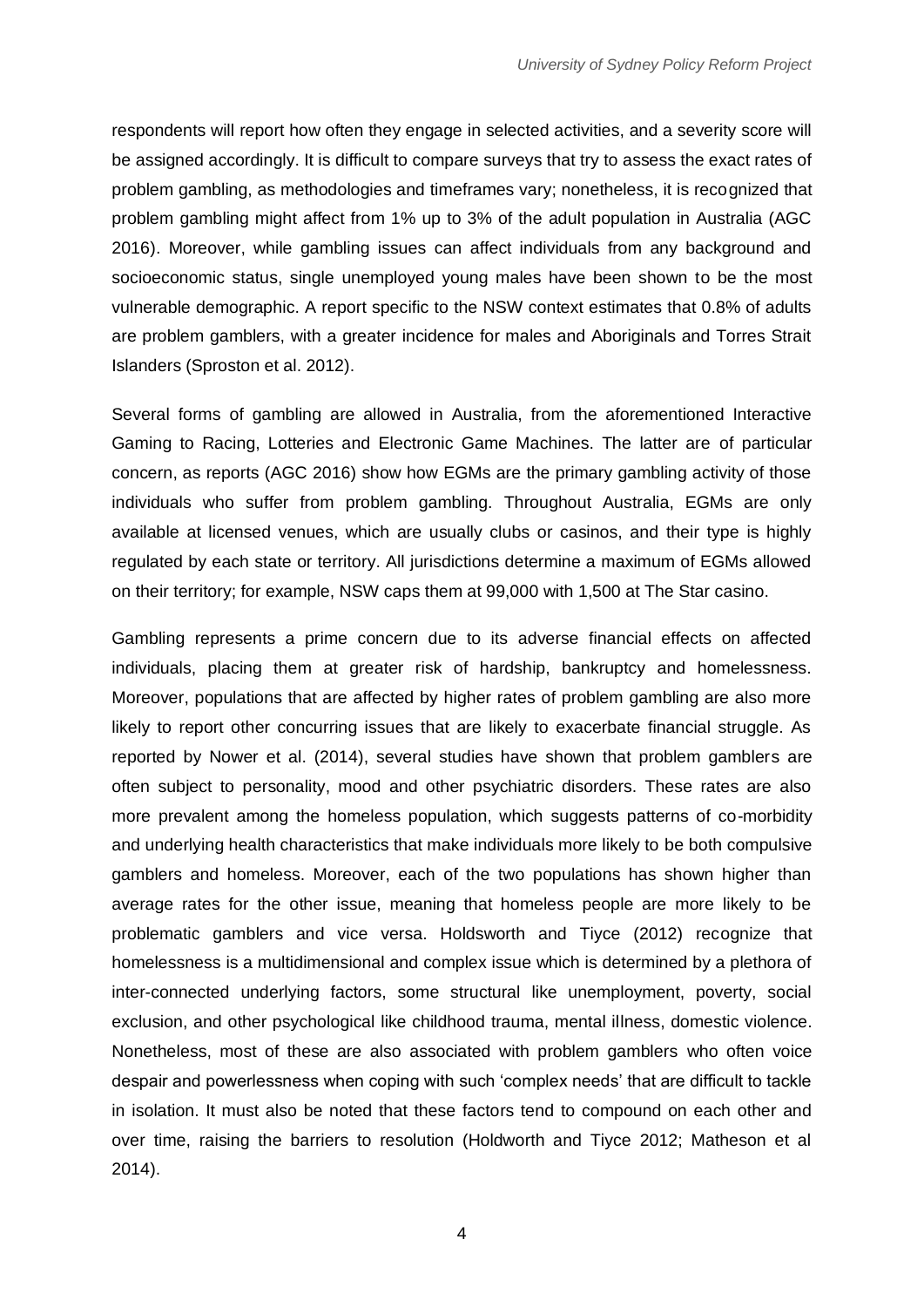When looking at the specific link between homelessness and gambling, it is hard to pinpoint a specific pattern of causation due to the highlighted complexity of these issues; nonetheless, such relationship has been often analysed and recognized as crucial. For example, Sharman et al. (2015) starts from the definition of problem gambling as an Impulse Control Disorder to show how individuals facing financial struggle will engage in risky behaviour to escape poverty. Therefore, the homeless are more likely to decide to gamble in a desperate attempt to regain economic stability. Holdsworth and Tiyce (2012), on the other hand, specifically interviewed homeless individuals and enquired about their gambling behaviours, highlighting additional reasons that correlate these two realities. For instance, gambling could be a way to temporarily escape worries associated with homelessness, providing limited psychological relief and a sense of belonging. On the other direction of this relationship, gambling might push otherwise stable individuals into homelessness on channels other than the obvious erosion of disposable income. For example, addiction to gambling might decrease trust within a household, placing pressure on a marital relationship and eliminating mutual support, which might eventually cause one partner to move out.

## <span id="page-6-0"></span>**2. Summary of Methodology**

Combining data from varying sources provided many challenges in obtaining the statistical measures and insights that are detailed throughout the rest of the report. Although a full methodology covering the data organisation and cleaning process can be found in the appendix to this report, it should be noted that where data was unavailable or could not be neatly organised together, groups of LGAs, rather than individual LGAs became the smallest unit of analysis. This point should be kept in mind when reading and extrapolating any insights presented in this report. Other challenges in managing data are further detailed in the appendix.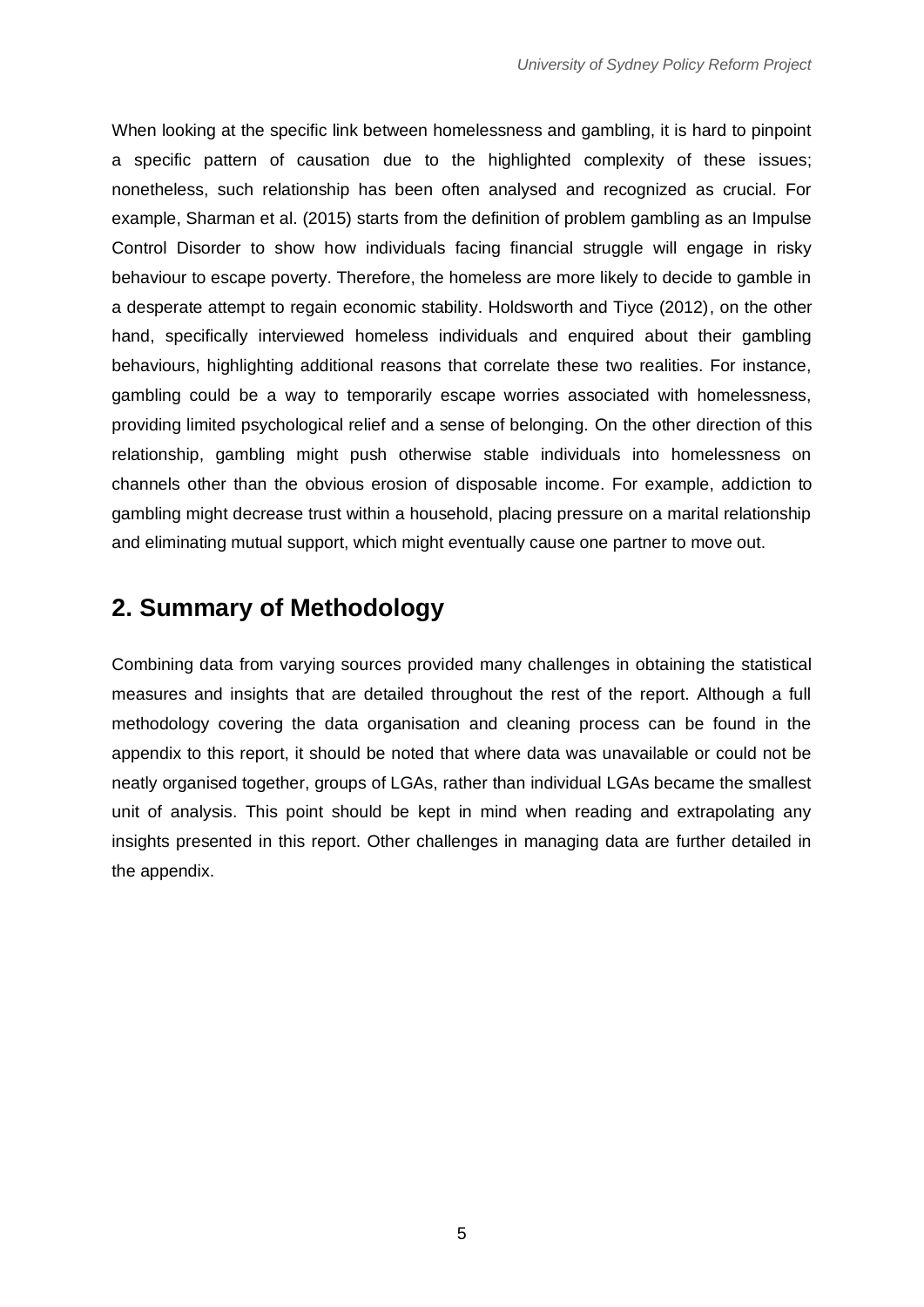# <span id="page-7-0"></span>**3. Descriptive Statistics**

Based on 2016 data, Table 1 summarises various descriptive statistics relating to homelessness, EGMs and economic disadvantage, across LGAs in NSW.

*Table 1: Descriptive statistics for homeless population, homelessness rate (per 10,000 people), number of EGMs, and EGMs ate (per 10,000 people), and proportion of economically disadvantaged residents.*

| <b>Descriptive</b><br><b>Statistics</b> | <b>Homeless</b><br><b>Population</b> | <b>Homelessness</b><br>Rate<br>(per 10,000<br>people) | <b>EGMs</b> | <b>EGMs Rate</b><br>(per 10,000<br>people) | <b>Proportion of</b><br><b>Economically</b><br><b>Disadvantaged</b><br>Residents (%) |
|-----------------------------------------|--------------------------------------|-------------------------------------------------------|-------------|--------------------------------------------|--------------------------------------------------------------------------------------|
| <b>Mean</b>                             | 443.29                               | 39.42                                                 | 1075.53     | 141.32                                     | 13.66                                                                                |
| <b>Median</b>                           | 185                                  | 28.89                                                 | 739         | 126.20                                     | 13.79                                                                                |
| <b>Standard</b><br><b>Deviation</b>     | 769.32                               | 33.49                                                 | 1038.17     | 99.83                                      | 3.73                                                                                 |
| <b>Sample</b><br>Variance               | 591858.31                            | 1121.64                                               | 1077796.44  | 9965.65                                    | 13.91                                                                                |
| <b>Kurtosis</b>                         | 16.99                                | 12.36                                                 | 3.46        | 30.95                                      | 0.25                                                                                 |
| <b>Skewness</b>                         | 3.72                                 | 3.05                                                  | 1.83        | 5.00                                       | 0.33                                                                                 |
| Range                                   | 5052                                 | 221.21                                                | 4986        | 793.10                                     | 18.55                                                                                |
| <b>Minimum</b>                          | $\overline{9}$                       | 6.03                                                  | 81          | 43.32                                      | 6.76                                                                                 |
| <b>Maximum</b>                          | 5061                                 | 227.24                                                | 5067        | 836.42                                     | 25.30                                                                                |
| <b>Sum</b>                              | 37680                                | N/A                                                   | 91420       | N/A                                        | N/A                                                                                  |
| <b>Count</b>                            | 85                                   | 85                                                    | 85          | 85                                         | 85                                                                                   |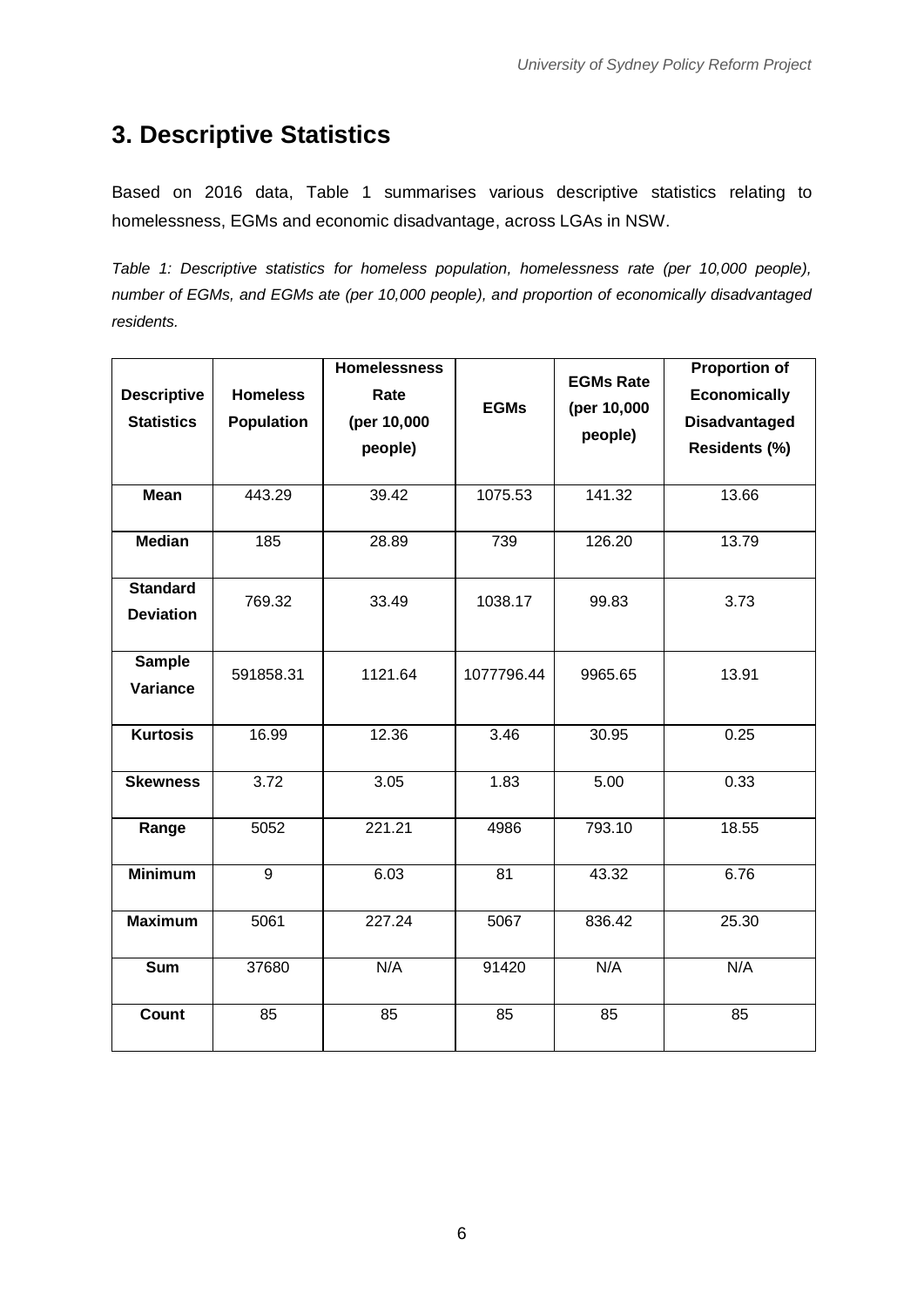According to Figure 1, on average, the number of electronic gaming machines is higher than that of the homelessness population in each LGAs. The box for EGMs is taller than that of the homeless population, which illustrates that the variability of number of EGMs is larger across different LGAs. On the other hand, these two variables share one common feature: both of them have extreme outliers which are data points 1.5 times IQR from the mean.



*Figure 1: Boxplot comparing EGMs and Homelessness population*

A similar conclusion applies when comparing EGM and Homelessness rate (see Figure 2).

*Figure 2: Boxplot comparing EGM and Homelessness Rate*

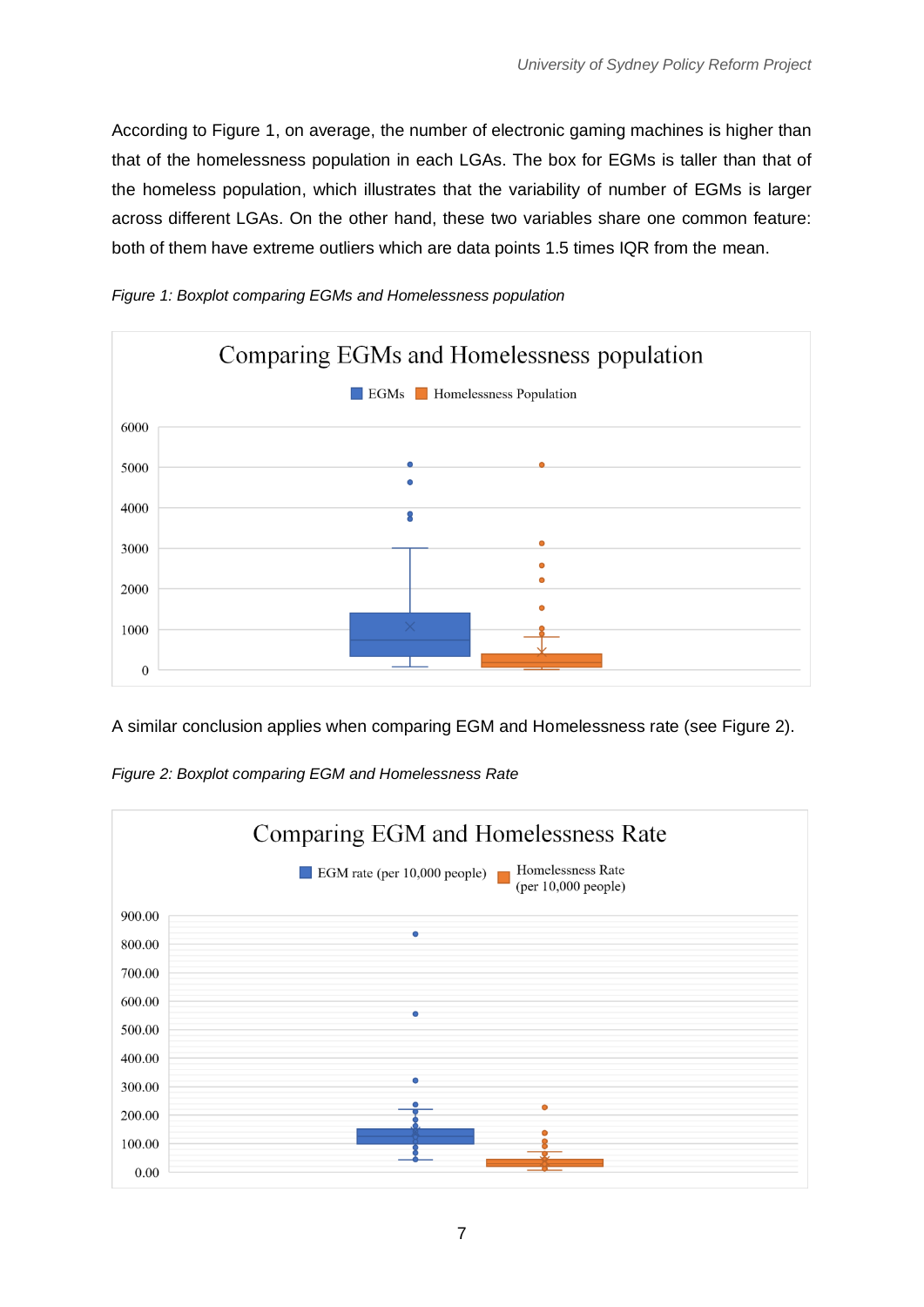Table 2 shows the descriptive statistics for the proportion of residents in LGAs classified as economically disadvantaged, by various gender and age demographics, across NSW

| Table 2: Descriptive statistics for economic disadvantage by gender and age demographics – men, |  |
|-------------------------------------------------------------------------------------------------|--|
| women, children, young people, and older people (all units are percentages).                    |  |

| <b>Descriptive</b> |       |       |                 |                     |              |
|--------------------|-------|-------|-----------------|---------------------|--------------|
| <b>Statistics</b>  | Men   | Women | <b>Children</b> | <b>Young People</b> | Older people |
|                    |       |       |                 |                     |              |
| <b>Mean</b>        | 11.91 | 13.38 | 17.81           | 12.77               | 12.19        |
|                    |       |       |                 |                     |              |
| <b>Median</b>      | 11.85 | 13.26 | 17.79           | 13.29               | 12.00        |
| <b>Standard</b>    |       |       |                 |                     |              |
|                    | 3.37  | 3.49  | 6.11            | 4.47                | 2.93         |
| <b>Deviation</b>   |       |       |                 |                     |              |
| <b>Sample</b>      | 11.39 | 12.17 | 37.37           | 20.01               | 8.58         |
| Variance           |       |       |                 |                     |              |
|                    |       |       |                 |                     |              |
| <b>Kurtosis</b>    | 0.35  | 1.28  | $-0.44$         | 2.51                | 4.17         |
| <b>Skewness</b>    | 0.34  | 0.55  | 0.31            | 0.57                | 1.11         |
|                    |       |       |                 |                     |              |
| Range              | 17.23 | 19.02 | 27.84           | 29.15               | 18.37        |
|                    |       |       |                 |                     |              |
| <b>Minimum</b>     | 5.60  | 7.21  | 5.52            | 2.10                | 6.29         |
|                    |       |       |                 |                     |              |
| <b>Maximum</b>     | 22.83 | 26.23 | 33.36           | 31.25               | 24.66        |
|                    |       |       |                 |                     |              |
| Count              | 85    | 85    | 85              | 85                  | 85           |
|                    |       |       |                 |                     |              |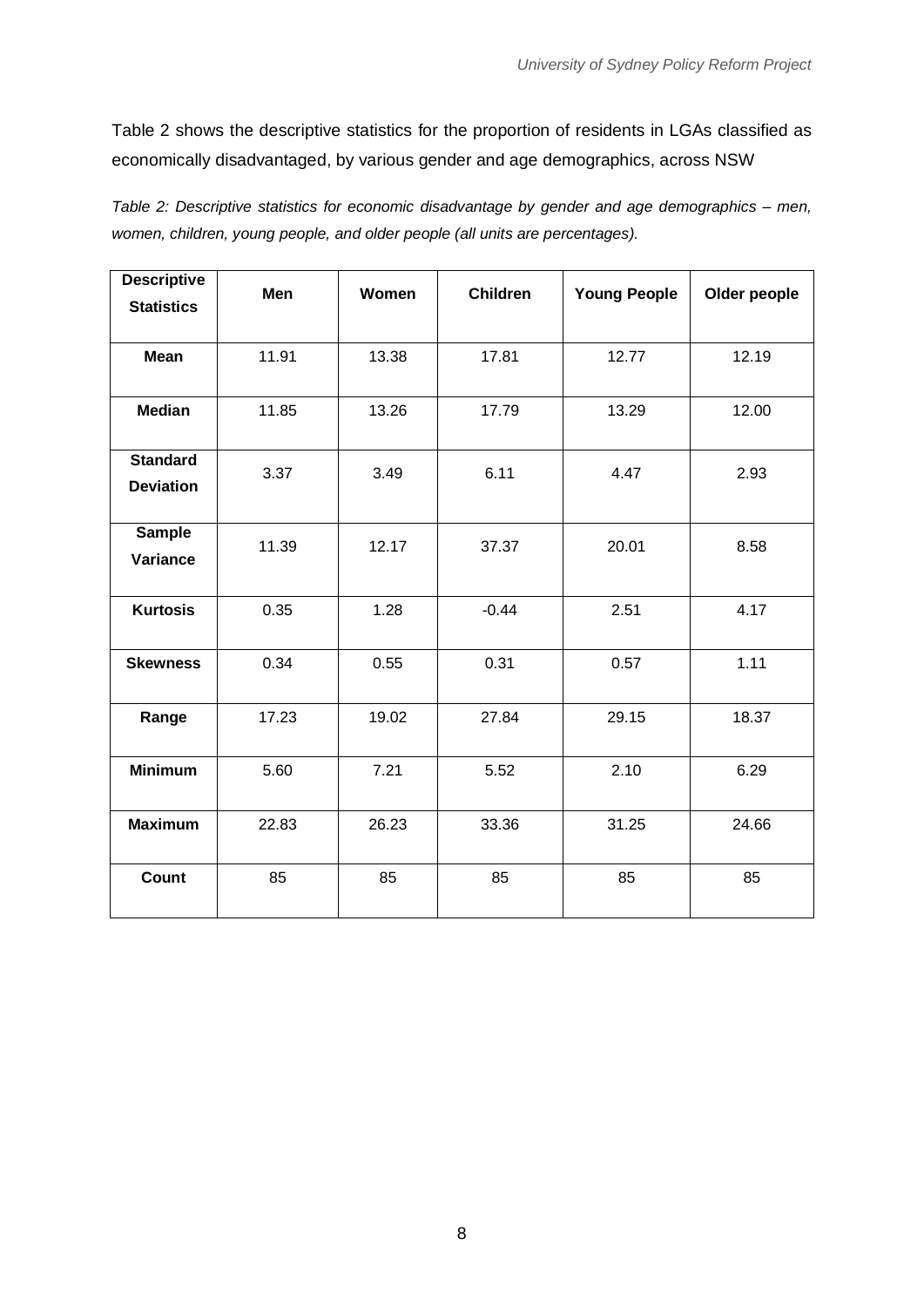Table 3 shows the descriptive statistics for the proportion of residents in LGAs classified as economically disadvantaged, by various age and workforce demographics, across NSW.

*Table 3: Descriptive statistics for economic disadvantage by age and employment demographics – people of working age, people employed full time, people employed part time, unemployed people, young people not in labour force, older people not in labour force (all units are percentages).* 

| <b>Descriptive</b><br><b>Statistics</b> | People of<br>working<br>age | People<br>employed<br>full time | People<br>employed<br>part time | <b>Unemployed</b><br>people | Young<br>people not<br>in labour<br>force | Older people<br>not in labour<br>force |
|-----------------------------------------|-----------------------------|---------------------------------|---------------------------------|-----------------------------|-------------------------------------------|----------------------------------------|
| <b>Mean</b>                             | 13.00                       | 4.27                            | 6.90                            | 35.03                       | 30.81                                     | 13.53                                  |
| <b>Median</b>                           | 12.48                       | 4.30                            | 6.60                            | 34.31                       | 32.14                                     | 13.59                                  |
| <b>Standard</b><br><b>Deviation</b>     | 3.99                        | 2.00                            | 2.33                            | 9.48                        | 7.40                                      | 3.56                                   |
| <b>Sample</b><br>Variance               | 15.96                       | 3.99                            | 5.45                            | 89.94                       | 54.77                                     | 12.66                                  |
| <b>Kurtosis</b>                         | $-0.20$                     | 10.61                           | 0.06                            | 4.49                        | 0.71                                      | 1.87                                   |
| <b>Skewness</b>                         | 0.46                        | 2.05                            | 0.65                            | 1.09                        | 0.19                                      | 0.72                                   |
| Range                                   | 17.42                       | 14.29                           | 11.77                           | 65.88                       | 39.28                                     | 19.95                                  |
| <b>Minimum</b>                          | 6.19                        | 1.22                            | 2.10                            | 12.50                       | 15.40                                     | 6.08                                   |
| <b>Maximum</b>                          | 23.60                       | 15.50                           | 13.87                           | 78.38                       | 54.68                                     | 26.03                                  |
| <b>Count</b>                            | 85                          | 85                              | 85                              | 85                          | 85                                        | 85                                     |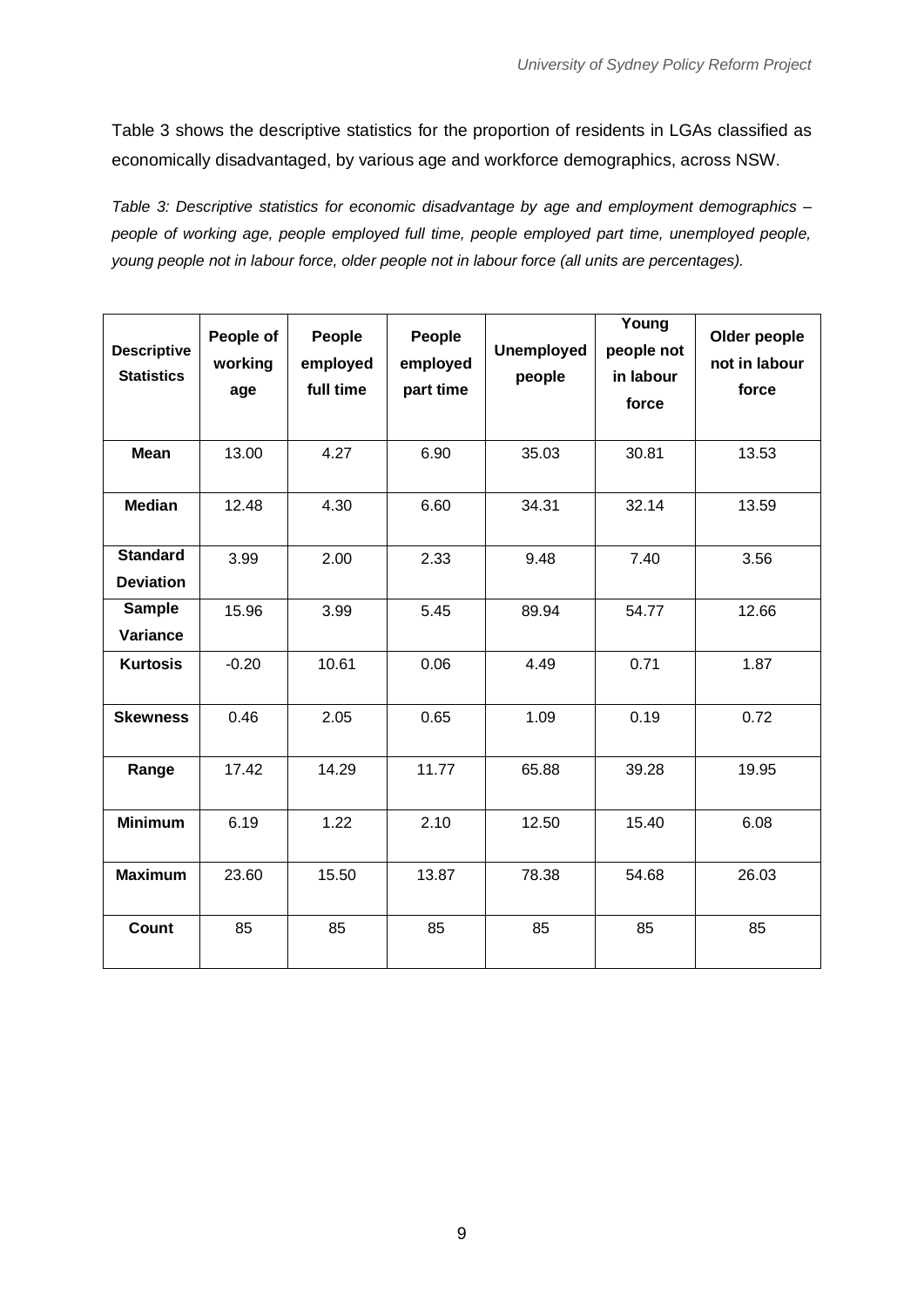The statistics in Table 2 and Table 3 are demonstrated more intuitively in the boxplot Figure 3. It is clear from Figure 3 that young people not in the labour force and people who are unemployed are more likely to be economically disadvantaged across LGAs, on average.





Figure 4 (see next page) describes the relationship between the incidence of EGMs, levels of homelessness and the extent and of each separate demographics of economic disadvantage across NSW Wales through a Pearson correlation coefficient, which measures the statistical relationship between two variables of interest. These data control for population size. A correlation coefficient of 1 implies strong positive relationship while a correlation of -1 implies strong negative relationship. Coefficients closer to 0 tend to signify no relationship between the variables of interest. It must be emphasized that no causal relationship can be inferred from the correlation coefficients.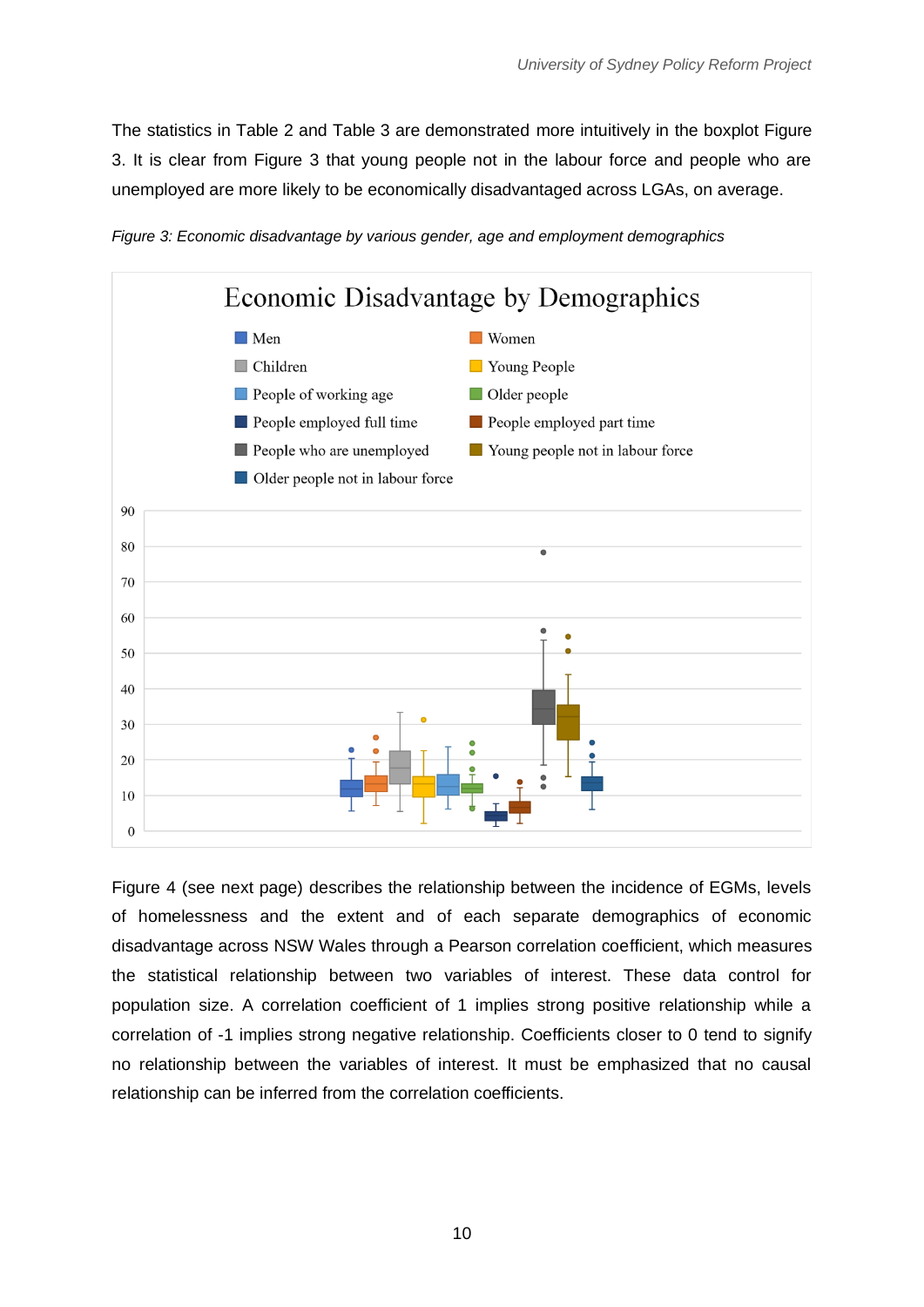Economic

*Figure 4: Correlating the presence of EGMs, homelessness rate, and select socio-economic indicators – insolvencies, domestic violence, household income, labour force, Aboriginality, unemployment rate, SEIF Index (percentile) and economic disadvantage*

|                          |          |          |          |          |          |          |          | EGMRat. Homele~e Insolv~s Domest~e Househ~e Labour~e Aborig~l Unempl~e SEIFAI~e Disadva |          |       |
|--------------------------|----------|----------|----------|----------|----------|----------|----------|-----------------------------------------------------------------------------------------|----------|-------|
| EGM Rate(per 10,000 p    | 1.000    |          |          |          |          |          |          |                                                                                         |          |       |
| Homelessness Rate(per    | $-0.042$ | 1.000    |          |          |          |          |          |                                                                                         |          |       |
| Insolvencies             | $-0.025$ | 0.057    | 1.000    |          |          |          |          |                                                                                         |          |       |
| Domestic Violence        | $-0.029$ | 0.068    | 0.999    | 1.000    |          |          |          |                                                                                         |          |       |
| Household Income         | $-0.033$ | 0.051    | 0.993    | 0.992    | 1.000    |          |          |                                                                                         |          |       |
| Labour Force             | $-0.252$ | 0.346    | 0.032    | 0.055    | 0.021    | 1.000    |          |                                                                                         |          |       |
| Aboriginal               | 0.151    | $-0.193$ | $-0.020$ | $-0.023$ | 0.007    | $-0.508$ | 1.000    |                                                                                         |          |       |
| Unemployment Rate        | $-0.106$ | 0.252    | $-0.007$ | 0.002    | $-0.044$ | 0.023    | 0.244    | 1.000                                                                                   |          |       |
| SEIFA Index (Percentile) | $-0.288$ | 0.117    | $-0.012$ | $-0.009$ | 0.001    | 0.540    | $-0.667$ | $-0.584$                                                                                | 1.000    |       |
| Economic Disadvantage    | 0.003    | 0.282    | 0.011    | 0.016    | $-0.027$ | $-0.166$ | 0.282    | 0.813                                                                                   | $-0.641$ | 1.000 |

Sum of Correlation Coefficients (color) broken down by Variables vs. Variables\_.

| <b>Correlation Coefficients</b> |       |  |  |  |
|---------------------------------|-------|--|--|--|
|                                 |       |  |  |  |
| $-0.667$                        | 1 NNN |  |  |  |

The correlation coefficients show that there is very weak negative correlation between the number of EGMs and level of homelessness when measured per 10,000 people. While there is a quite strong correlation between the number of EGMs and level of homelessness (0.75), this is not evident once population size is controlled for (-0.042). This correlation coefficient indicates that there is little to no relationship between the number of EGMs and the number of homeless in an LGA once the population size is taken into consideration. Moreover, EGMs are weakly correlated with most socio-economic indicators (see the first column of Figure 4). An aggregate of these indicators, the SEIFA index, shows slightly stronger correlation. This measures the relative advantage and disadvantage of LGAs through an index. The negative correlation coefficient between LGAs and EGMs indicates that in less disadvantaged areas, there are fewer EGMs.

The 10 LGAs with highest numbers of electronic gaming machines (from highest to lowest) are Canterbury-Bankstown, Central Coast, Fairfield, Sydney, Newcastle, Wollongong, Blacktown, Cumberland, Penrith and Lake Macquarie. The 10 LGAs with lowest numbers of electronic gaming machines (from lowest to highest) are Kyogle, Cabonne, Warrumbungle, Greater Hume with Lockhart, Inverell, Glen Innes Severn, Upper Hunter, Bland with Narrandera, Narrabri and Snowy Valleys.

11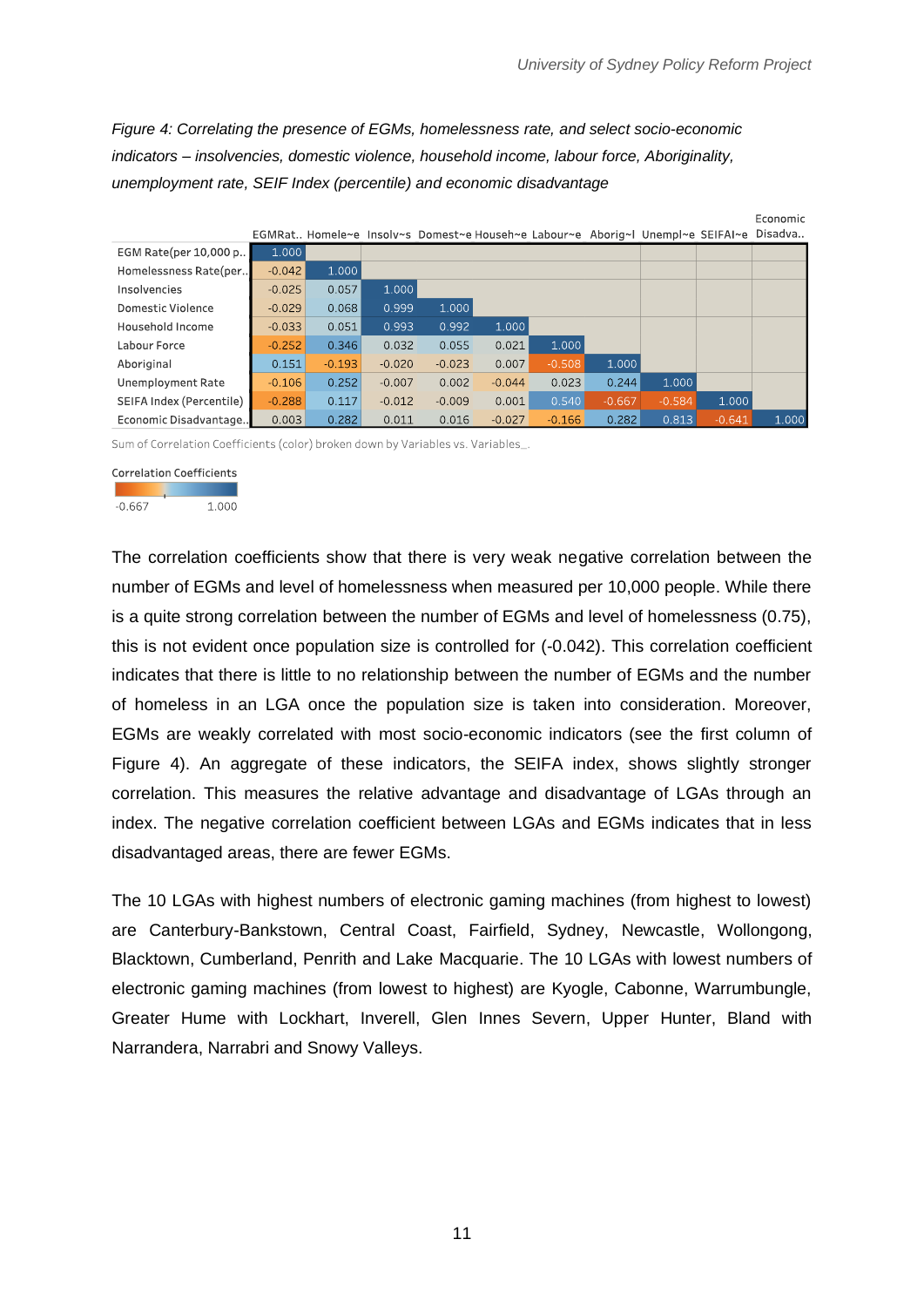The graphs below illustrate the numbers of EGMs and homeless people in the 10 LGAs with the highest number of EGMs (see Figure 5), and in the 10 LGAs with the lowest number of EGMs (see Figure 6).



*Figure 5: Number of homeless people in the 10 LGAs with the highest numbers of EGMs*

*Figure 6: Number of homeless people in the 10 LGAs with lowest numbers of EGMs*

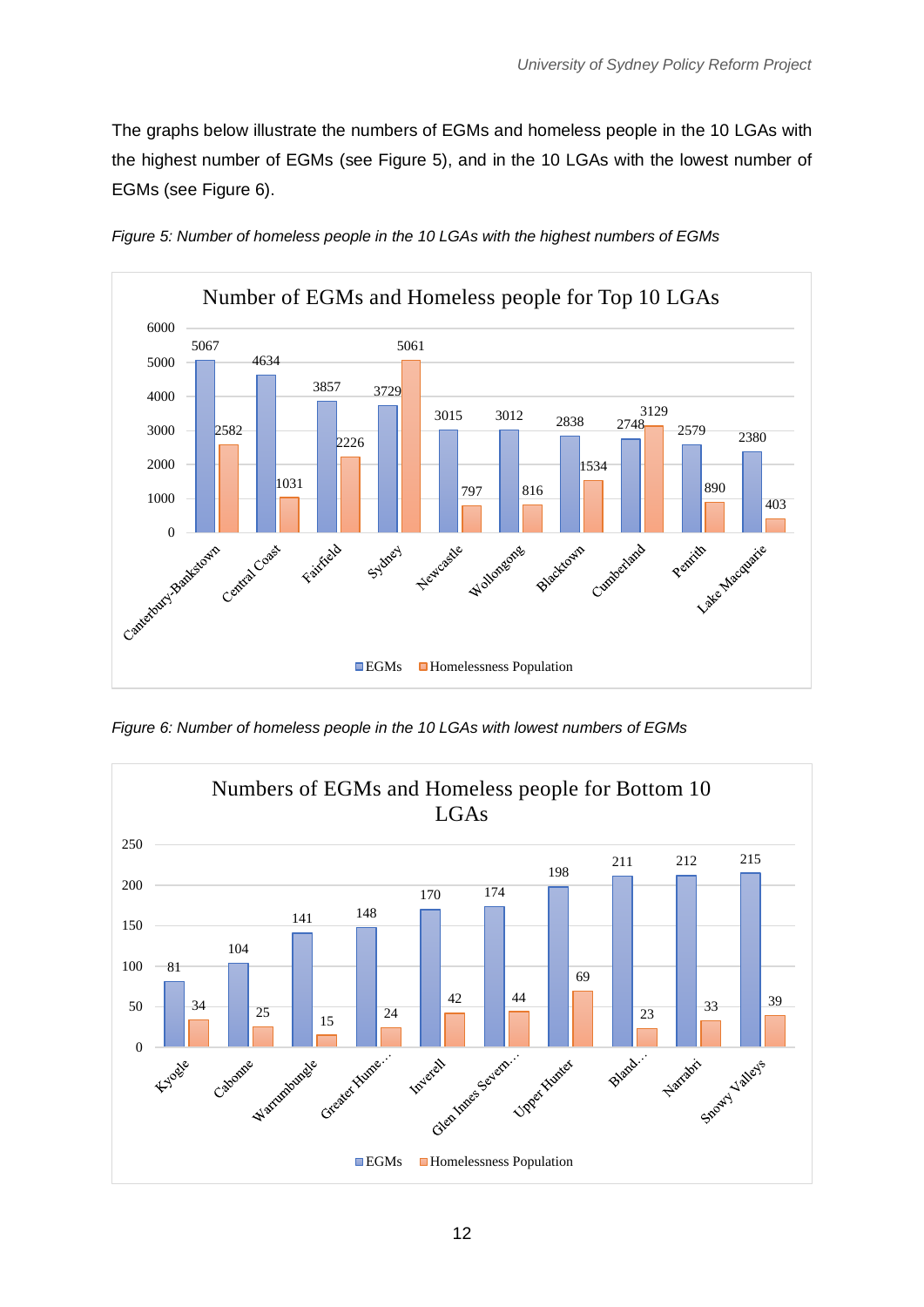## <span id="page-14-0"></span>**4. Regression Analysis**

The multiple regression model for homelessness is shown below:

$$
HOMELESS = \gamma_0 + \gamma_1 POP + \gamma_2 DV + \gamma_3 AB + \gamma_4 EGM + \gamma_5 INSO + \gamma_6 HouseINC
$$
  
+  $\gamma_7 LABOUR + \gamma_8 UNEMP + \sigma$ 

Where,

- HOMELESS Number of homelessness population in LGA
- **POP** Population in the LGA;
- DV Number of recorded cases of domestic violence in LGA;  $\mathbf{r}$
- AB The percentage of aboriginals in LGA;
- EGM Number of electronic gaming machines in LGA;
- INSO Number of personal insolvencies in LGA;  $\blacksquare$
- **HouseINC** Average household income in LGA;
- **LABOUR** Number of labour force in LGA;
- UNEMP Unemployment rate in LGA.  $\blacksquare$

We have included 8 explanatory variables in our model to demonstrate the variability of homelessness across different LGAs. More specifically, population and percentage of aboriginals' variables are chosen to ensure that our further analysis are controlled for population and racial diversities. In addition, to control the economic variability and financial status, we introduce number of personal insolvencies, average household income, labour force size and unemployment rate in each LGA as control variables. Moreover, according from the Australian Human Rights Commission, domestic violence is one of the major causes of homelessness in Australia. Hence, using number of recorded cases of domestic violence in each LGA as a regressor, we ensure the effect of domestic violence on homelessness in controlled.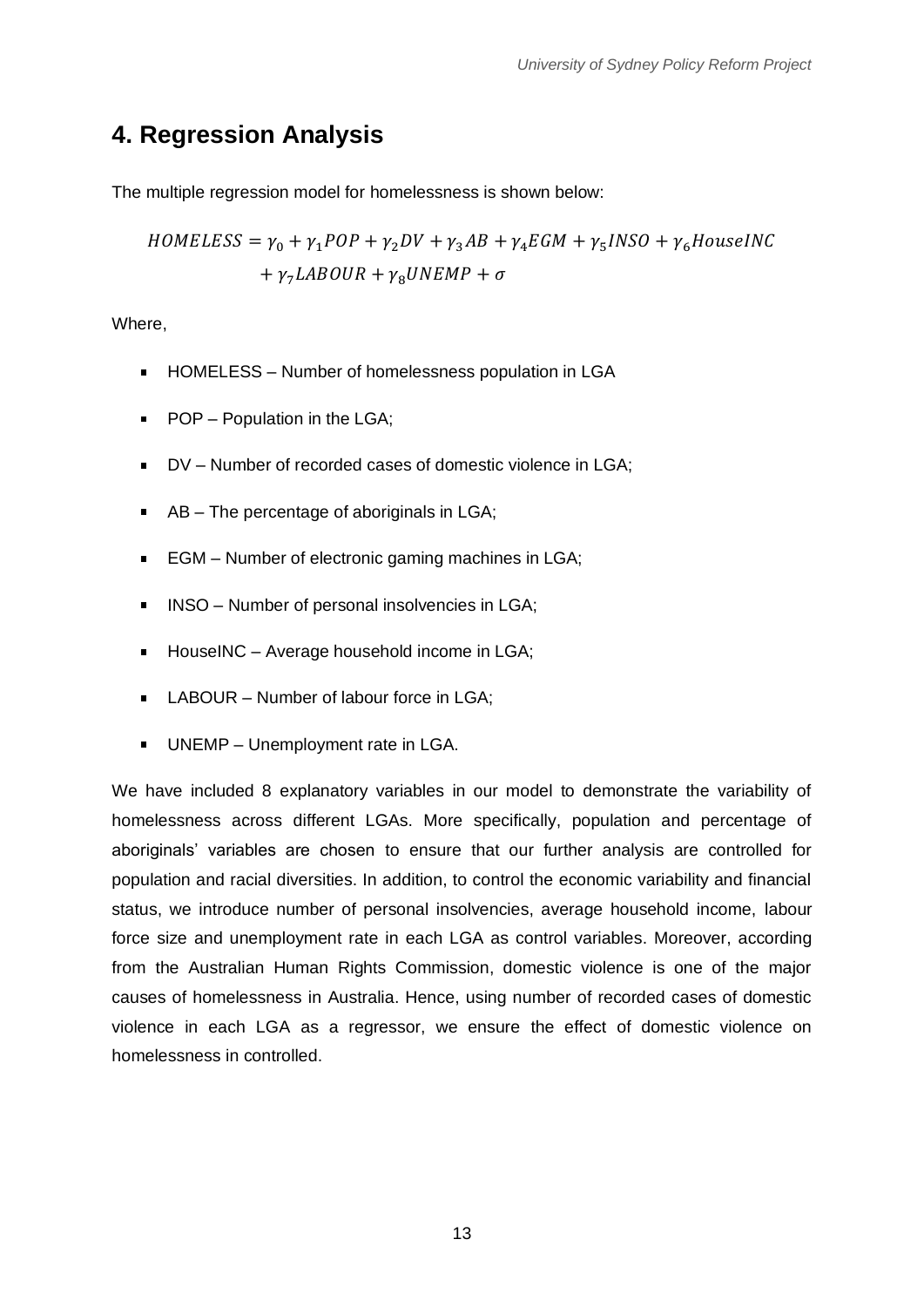The variable of interest is the number of electronic gaming machines, and we will conduct further analysis on its coefficient and standard errors. All the demographic statistics are collected from the ABS (ABS 2018). Data of electronic gaming machines is from Liquor and Gaming NSW (Liquor and Gaming NSW 2020). Data for number of domestic violence is gathered in NSW Bureau of Crime Statistics and Research (BOCSAR 2020).

### *(a) Estimation*

The estimation of Model 2 is summarised in Table 4 below.

*Table 4: Estimation of Model 2*

|                 | <b>Coefficient</b> | <b>Standard error</b> | <b>Robust Standard Error</b> |
|-----------------|--------------------|-----------------------|------------------------------|
| Intercept       | -757.1959          | 241.4188              | 237.5264                     |
| <b>POP</b>      | $-0.0212$          | 0.0051                | 0.0113                       |
| <b>DV</b>       | 1.1697             | 0.2993                | 0.4376                       |
| <b>AB</b>       | $-28.5432$         | 14.1106               | 12.4387                      |
| <b>EGM</b>      | 0.635              | 0.1003                | 0.1742                       |
| <b>INSO</b>     | $-5.4395$          | 1.4174                | 2.3753                       |
| <b>HouseINC</b> | 0.0115             | 0.0984                | 0.0794                       |
| <b>LABOUR</b>   | 0.0414             | 0.0086                | 0.0189                       |
| <b>UNEMP</b>    | 127.0466           | 33.8152               | 37.7383                      |

According to the estimated model, it demonstrates that, on average, an additional electronic gaming machine is expected to increase the number of homeless people in that LGA by 0.64 people, holding all else equal. Another model using SEIFA index to replace economic variables is estimated and shows similar results (See more in Appendix). However, this model has a better fit than the other and enables further analysis for specific joint significance tests if needed.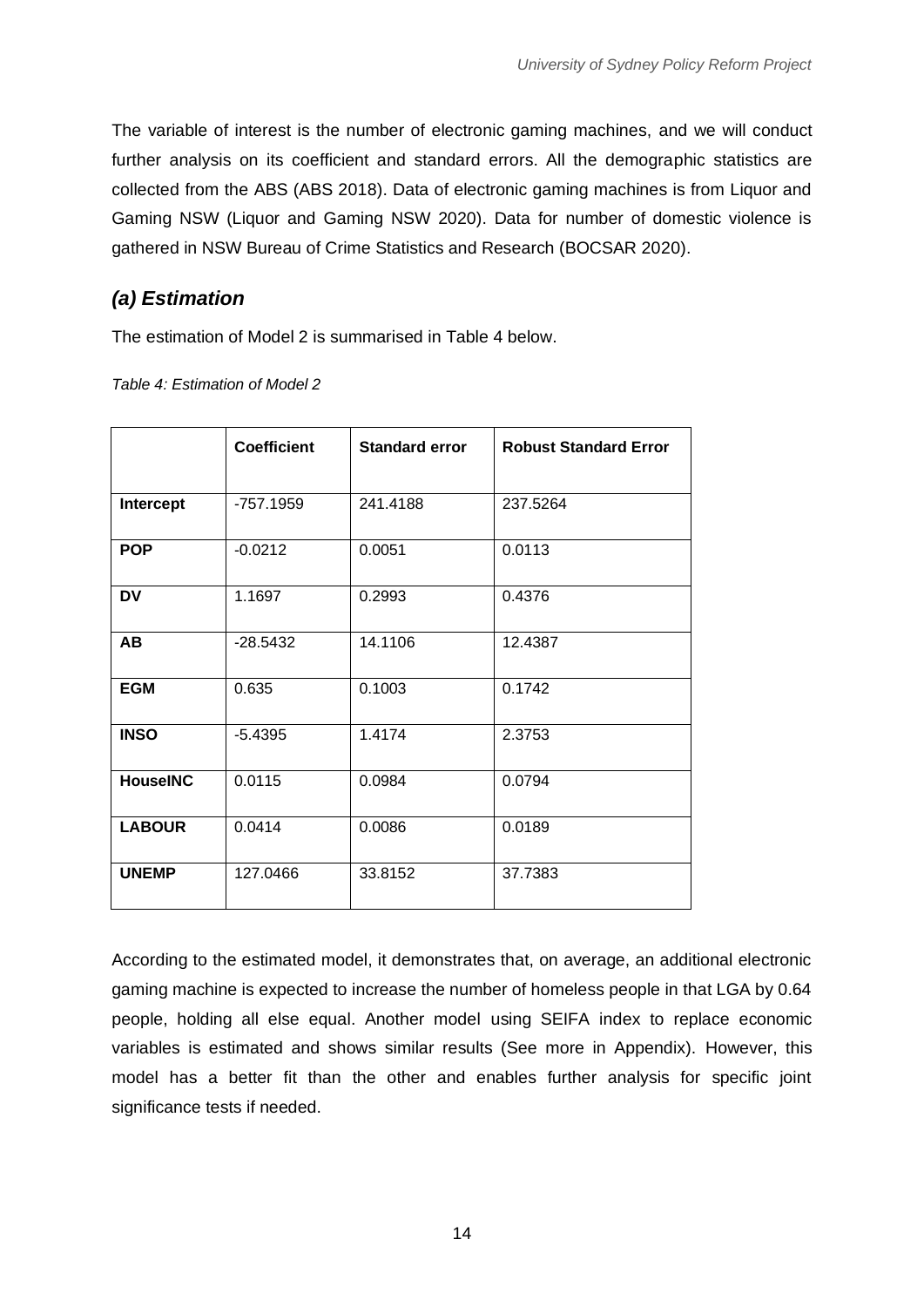#### *(b) Test for Statistical significance of EGM*

The variable of interest is EGM; hence, we conduct a hypothesis test for its statistical significance.

$$
H_0: \gamma_4 = 0
$$
  

$$
H_1: \gamma_4 \neq 0
$$

The test statistic for EGM's coefficient is 3.64 using the heteroskedasticity-robust errors (see section III). We will reject the null hypothesis in favour of alternative hypothesis if the test statistic is below the critical value. And the critical value, for the t distribution with 79 degrees of freedom at 1% significance level, is 2.64. Since |t|>c, we reject the null in favour of the alternative at 1% significance level. In conclusion, the number of electronic gaming machines has a statistically significant effect at the 1% level on homelessness in LGAs, ceteris paribus. Moreover, since we use the heteroskedasticity-robust standard errors for testing, we ensure the coefficient is unbiased and consistent.

#### *(c) Check for Heteroskedasticity*

After conducting Breusch-Pagan test, we reject the null hypothesis and conclude that there is heteroskedasticity in our data. Therefore, we choose to use the Huber-White standard errors to surmount this issue.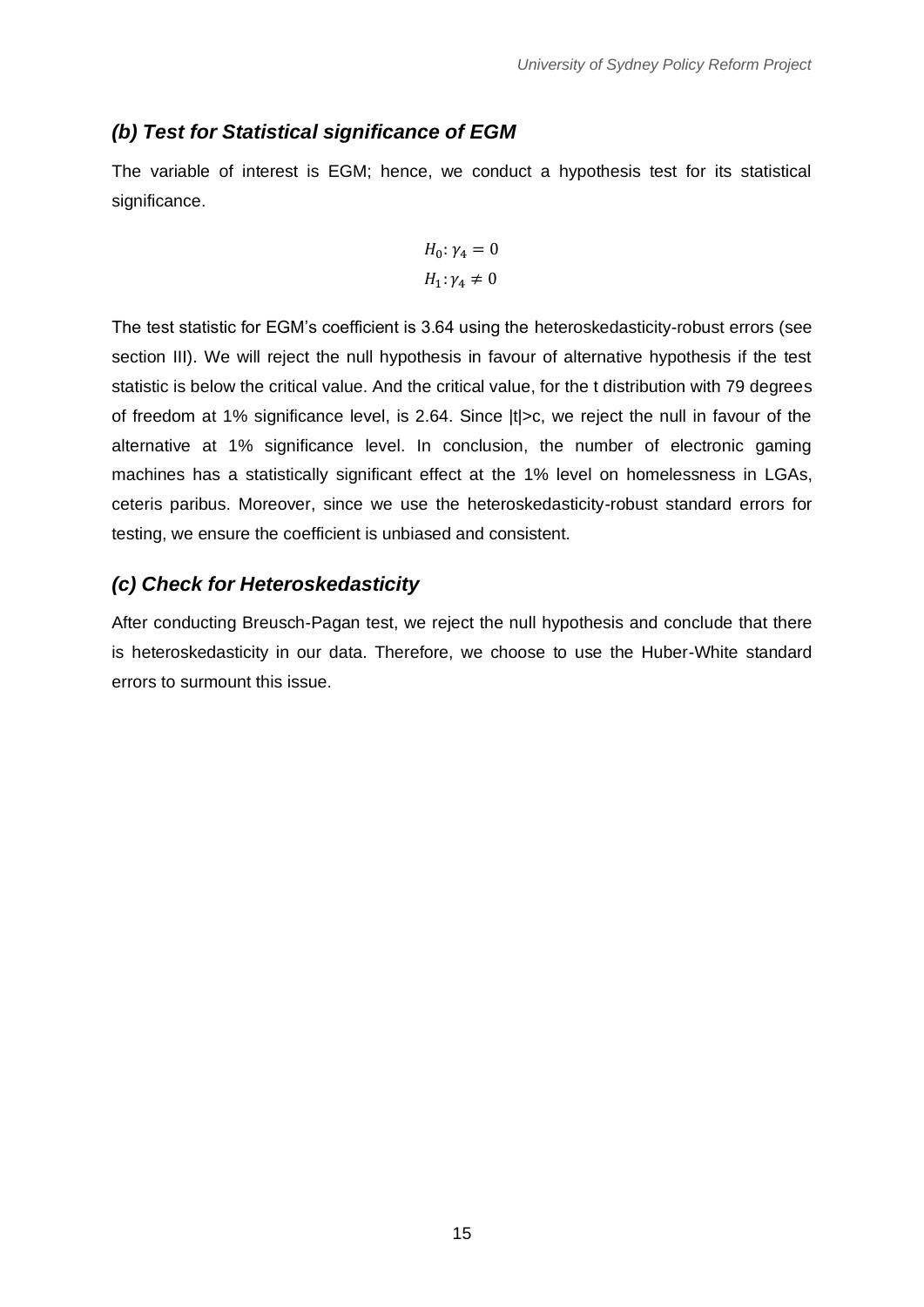# <span id="page-17-0"></span>**5. Recommendations**

After conducting this statistical exercise, this paper recommends the following to ensure a clearer analysis between homelessness, gambling and economic disadvantage can be established. The key recommendations of this paper are as follows:

- 1. **Common Reporting Standards** the NSW Government and the Federal Government should use common reporting and statistical standards between key agencies to make it easier to collate data, draw insights and prevent possible distortion of data.
- 2. **More Aggregate Research** the NSW Department of Communities and Justice should conduct more aggregate studies between the relationship between gambling, homelessness and economic disadvantage at the LGA level. A greater body of research will prevent model misspecifications and spurious correlations from being advanced; enabling the interplay of gambling, homelessness and economic disadvantage to be studied more accurately.
- 3. **More Data** –the NSW Department of Communities and Justice should collect more data on the homelessness population. This will prevent gaps from being present in LGA-level data and allow homelessness to be studied more precisely.
- 4. **More Qualitative Research** more qualitative studies are needed to analyse the relationship between gambling and homelessness. Although our analysis showed that the number of EGMs had a negligible effect on homelessness once other measures of socio-economic disadvantage are controlled for, it is very much likely that EGMs could be part of the causal pathways that lead people to homelessness and this would be best analysed through qualitative rather than quantitative means.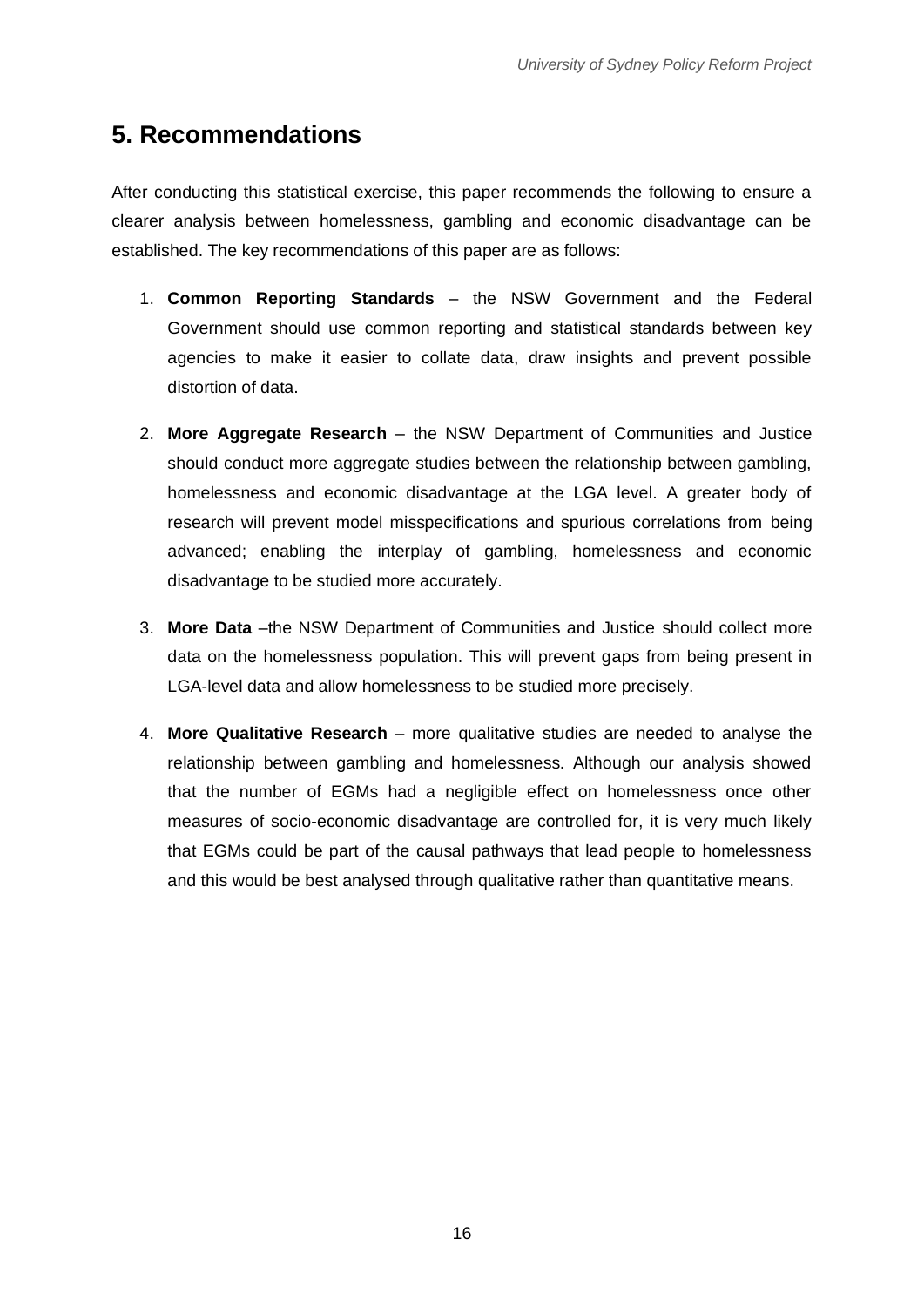## <span id="page-18-0"></span>**References**

- Australasian Gaming Council (2016), A Guide to Australasia's Gambling Industries Chapter Ten: Problem Gambling Prevalence. Available at: <https://www.austgamingcouncil.org.au/system/files/AGCPublications/AGC\_DB\_10\_F2 017\_0.pdf>
- Australasian Gaming Council (2017), A Guide to Australasia's Gambling Industries Chapter One: The Australian Gambling Environment. Available at: <https://www.austgamingcouncil.org.au/system/files/AGCPublications/AGCDB\_1\_2016- 17F.pdf>

Australian Bureau of Statistics, 2018, Economy and Industry, LGAs 2011-2017, cat. no. 1014.0, viewed 20 April 2020, <https://www.abs.gov.au/AUSSTATS/abs@.nsf/DetailsPage/1410.02012- 17?OpenDocument>

- Australian Bureau of Statistics, 2018, Education and Employment, LGAs 2011-2017, cat. no. 1014.0, viewed 20 April 2020, <https://www.abs.gov.au/AUSSTATS/abs@.nsf/DetailsPage/1410.02012- 17?OpenDocument>
- Australian Bureau of Statistics, 2018, Income, LGAs 2011-2017, cat. no. 1014.0, viewed 20 April 2020, <https://www.abs.gov.au/AUSSTATS/abs@.nsf/DetailsPage/1410.02012- 17?OpenDocument>

Australian Bureau of Statistics, 2018, Population and people, LGAs 2011-2017, cat. no. 1014.0, viewed 20 April 2020, <https://www.abs.gov.au/AUSSTATS/abs@.nsf/DetailsPage/1410.02012- 17?OpenDocument>

- Holdsworth, L. and Tiyce, M. (2012), Untangling the Complex Needs of People Experiencing Gambling Problems and Homelessness, International Journal of Mental Health Addiction, Vol.11, pp.186-198
- Liquor and Gaming NSW, 2020, Gaming Machine Data, viewed 20 April 2020, <https://www.liquorandgaming.nsw.gov.au/resources/gaming-machine-data>.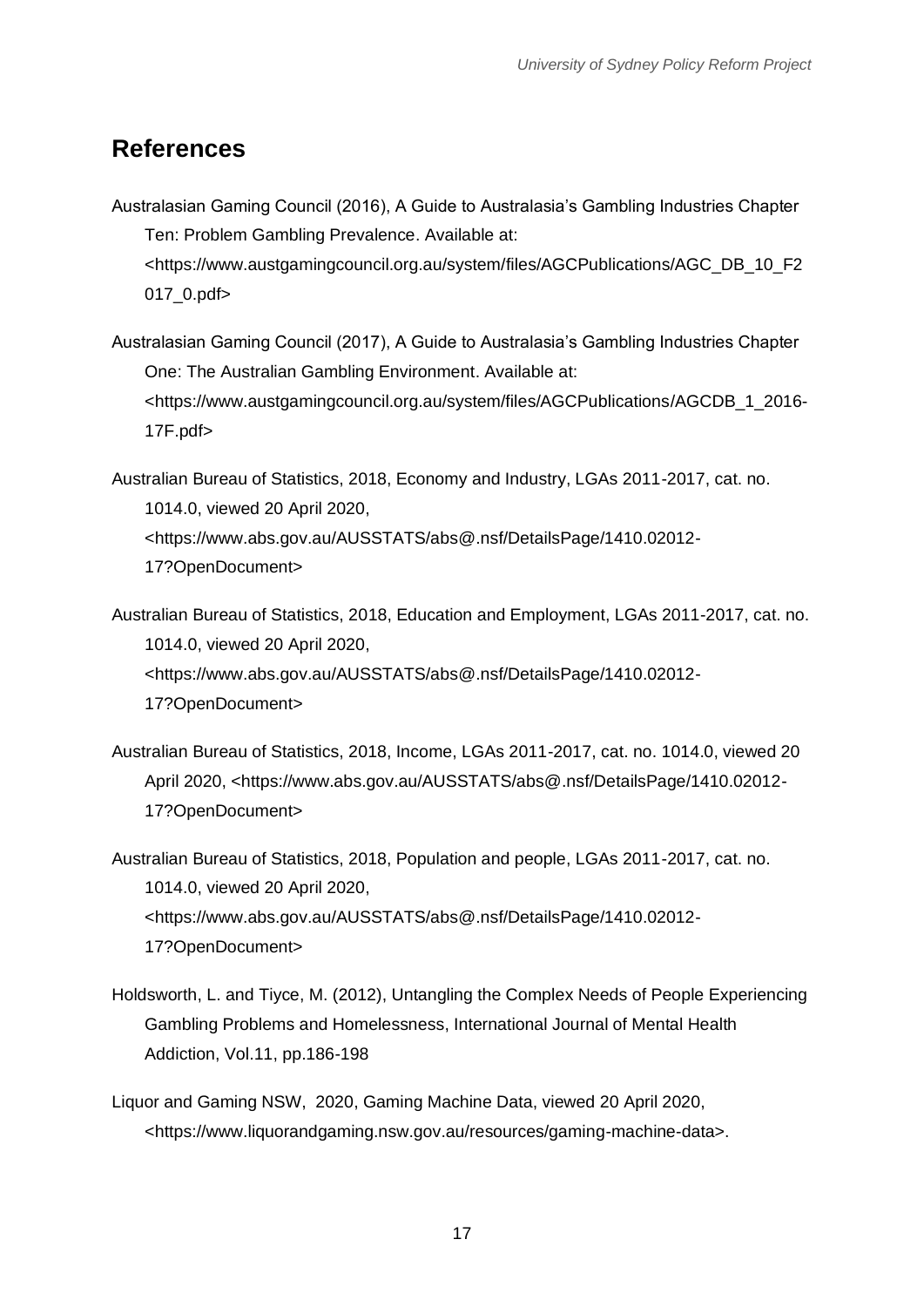- Matheson, F. et al. (2014), Prevalence of Gambling Problems Among the Clients of a Toronto Homeless Shelter, Journal of Gambling Studies, Vol.30, pp.537-546
- Nower, L. et al. (2014), Problem Gambling and Homelessness: Results from an Epidemiologic Study, Journal of Gambling Studies, Vol.31, pp.533-545
- NSW Bureau of Crime Statistics and Research, 2020, Domestic violence data for NSW, viewed 20 April 2020, < https://www.bocsar.nsw.gov.au/Pages/bocsar\_pages/Domestic-Violence.aspx>.
- Sharman, S. et al. (2015), Rates of Problematic Gambling in a British Homeless Sample: A Preliminary Study, Journal of Gambling Studies, Vol.31, pp.525-532
- Sproston, K. et al. (2012), Prevalence of Gambling and Problem Gambling in New South Wales, NSW Office of Liquor, Gaming and Racing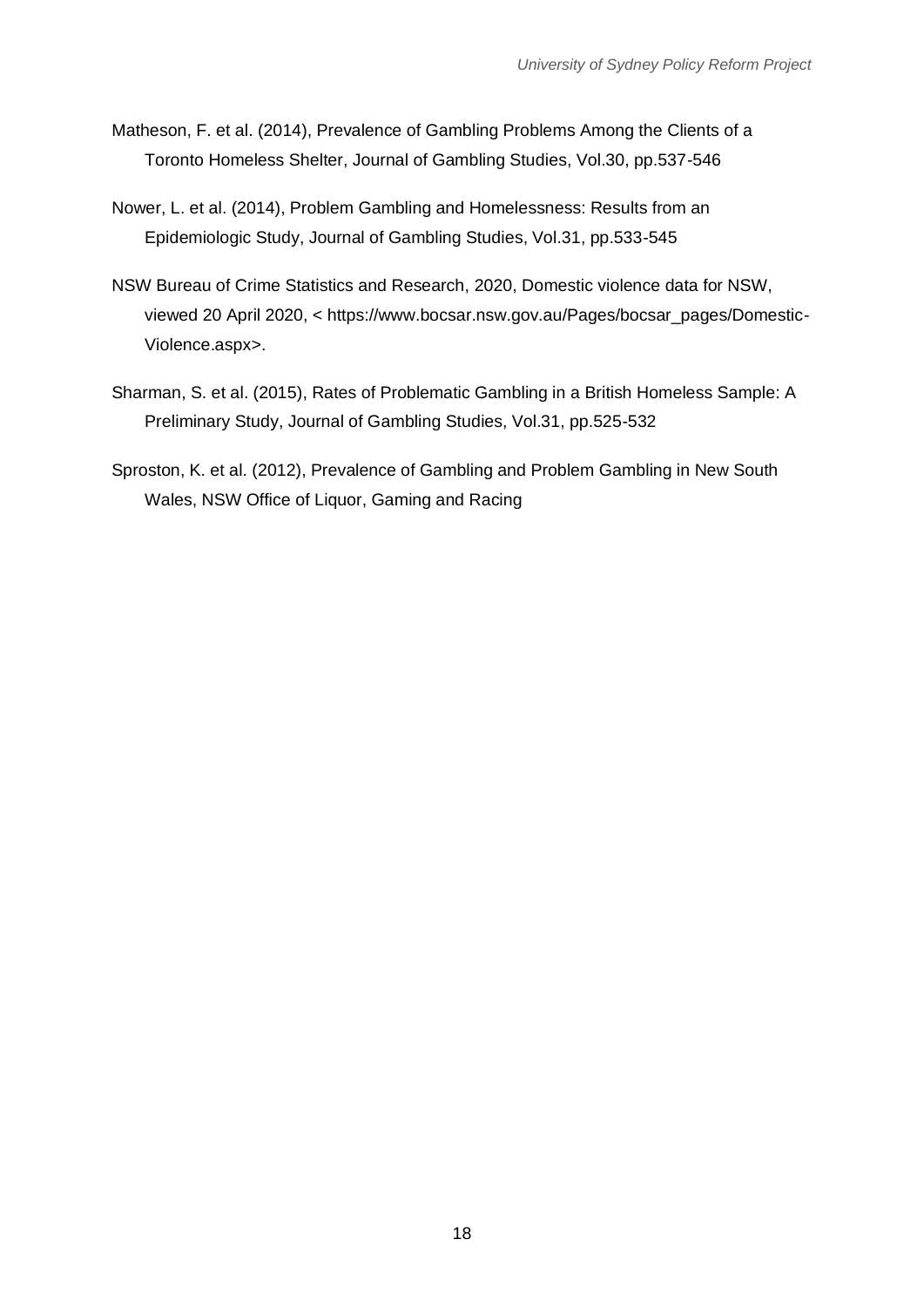# <span id="page-20-0"></span>**Appendix**

## <span id="page-20-1"></span>**I. Detailed Methodology**

Understanding the data cleaning process is an important step in making sure the interpretations from the analysis of data is valid and that the limits to such analysis are known. Appropriately organising multiple datasets is an imperative procedure in any project and if not done well, can lead to poor analysis and the drawing of incorrect conclusions. Throughout the project, there was several steps taken to alter individual datasets, to ensure data across gambling, homelessness, economic disadvantage and other control variables were consistent. Without this consistency, it would not have been possible to compare descriptive statistics, make correlations or construct regression models, as detailed in this report. This section of the report highlights some noteworthy data cleansing and organisation procedures that were used.

## *(a) Grouping LGAs*

Although NCOSS asked that data from individual LGAs (Local Government Areas) in New South Wales were to be analysed, this was impossible to achieve as certain datasets had incomplete information on some LGAs. At best, if there was no or low information on a certain LGA, this LGA was simply grouped together with another LGA(s). This is what occurred with the data on the number of Electronic Gaming Machines (EGMs), by LGA provided by NSW Liquor and Gaming. In this case, if an LGA had less than 5 hotels/clubs operating in it, data was merged with a neighbouring LGA to ensure the privacy of earnings for individual premises. However, as there were separate datasets for EGMs within clubs and another for EGMs in hotels, the grouping of LGAs was seemingly arbitrary and inconsistent between the two datasets. To avoid this problem, we aggregate groups of LGAs together to report total numbers. Figure 7 provides an illustration of this process.

#### *Figure 7: LGA Grouping Process*

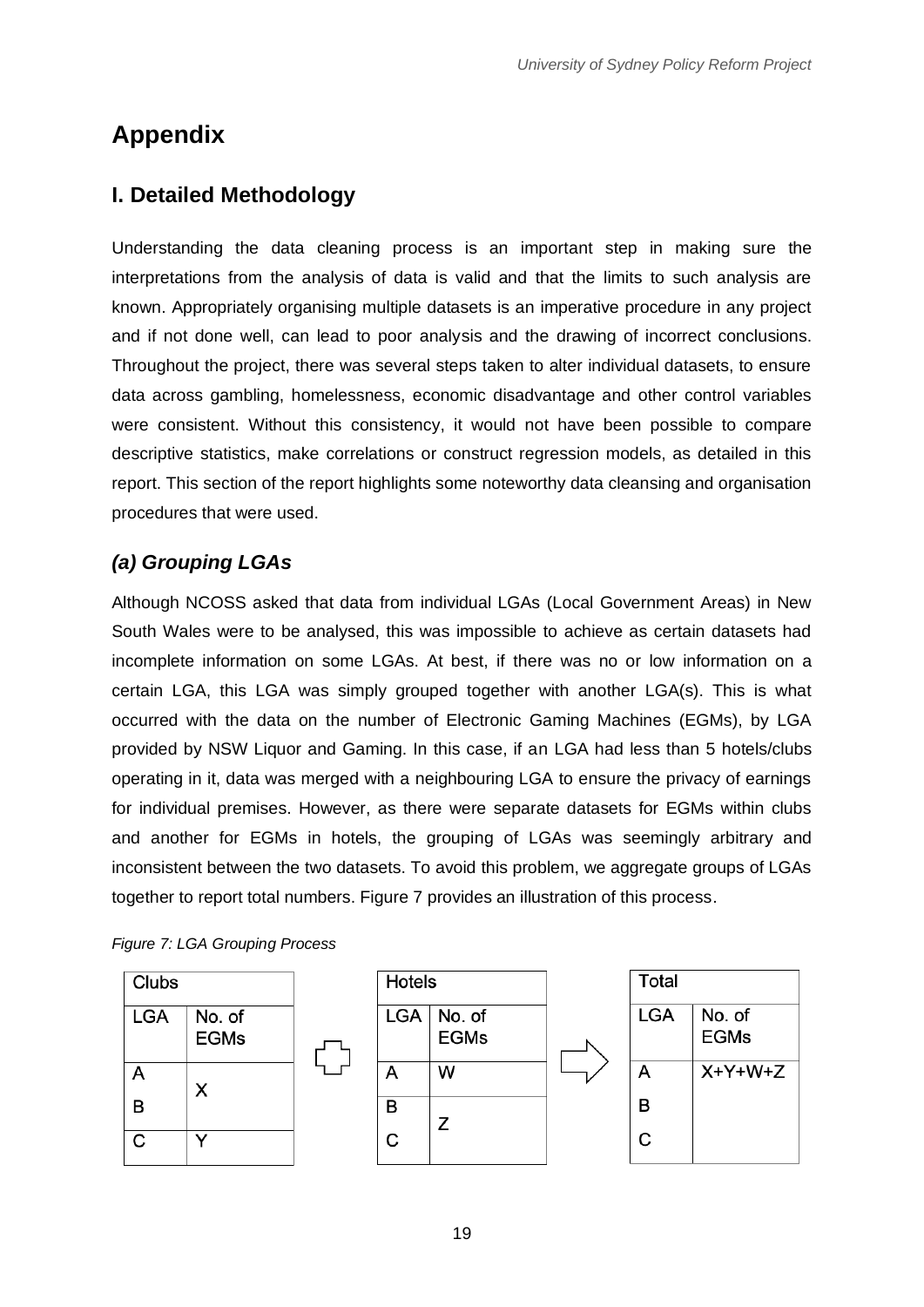This created a specific grouping of LGAs and because the data for other variables could be sourced at the individual LGA level, these groups of LGAs became the smallest unit of analysis available. As such, data for other variables had to be grouped in this specific manner, in order to ensure consistency and allow for correlations and regressions to be made.

#### *(b) Accounting for Population*

The above method no longer makes it viable to simply compare minimum and maximum values as it would be unfair to compare individual LGAs against groups of LGAs, which themselves would have varying numbers of LGAs within them. Thus, when the data is in absolute value terms, such as the number of EGMs or the homelessness population is considered, comparisons can be made once population sizes are controlled for. This makes logical sense because more populous LGAs or groups of LGAs are likely to have more gambling premises and hence more EGMs. Likewise, more populous LGAs or groups of LGAs are likely to have more homeless individuals.

To address this, we construct the following statistics to control for population size:

- EGM Rate Number of EGMs in an LGA (or group of LGAs) per 10,000 people. It is  $\mathbf{r}$ obtained by dividing the total number of EGMs in an LGA (or group of LGAs), by the LGA's (or group of LGAs') total population and then multiplying by 10,000.
- $\mathbf{r}$ Homelessness Rate – Homelessness population in an LGA (or group of LGAs) per 10,000 people. It is obtained by dividing the total homelessness population in an LGA (or group of LGAs), by the LGA's (or group of LGAs') total population and then multiplying by 10,000.

Using these measures, one can then compare where the intensity of EGMs and homelessness is the greatest, across groups of LGAs.

If the statistic at hand is not measured in absolute value terms, but rather is a proportion or must exist within a fixed range of values, a statistic for a group of LGAs was calculated by weighting the observation for each individual LGA by its population and then taking a weighted average as follows:

> *Weighted Average* =  $\frac{\sum_{i=1}^{n} Stat_{i} \times Population_{i}}{\sum_{i=1}^{n}Quantize_{i}}$  $\overline{\Sigma_{i=1}^{n}$  Population $_i$

where  $i = 1, 2, ..., n$ , with each i representing data from an LGA.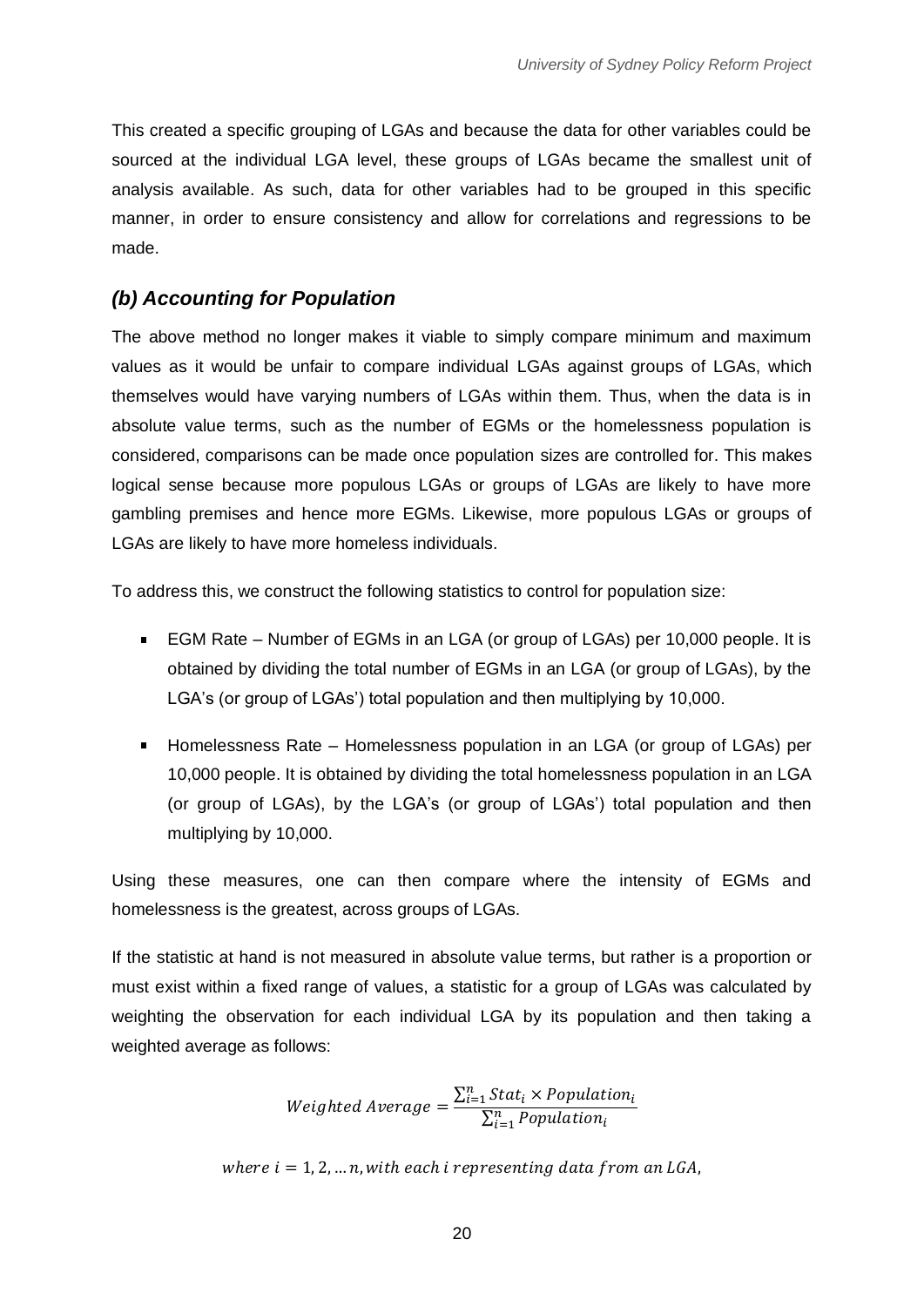$n =$  the number of LGAs in the grouping.

 $Stat_i = Statistic for the LGA,$ 

Population<sub>i</sub> =  $Population$  for the LGA

and 
$$
\sum_{i=1}^{n} Population_i = Sum \ of \ the \ Population \ across \ the \ LGAs \ in \ that \ group
$$

This ensures the relative populations of the LGAs are preserved when they are grouped together.

### *(c) Statistical Area Levels (SAx) vs. Local Government Areas (LGAs)*

The project also had to deal with differing geographical reporting standards. Specifically, economic disadvantage data from the New South Wales Council of Social Service (NCOSS), was not reported by LGA, but rather by Statistical Areas Level 2 (SA2s). SA2s are part of the Australian Statistical Geographical Standard that the Australian Bureau of Statistics (ABS) uses to release geographically classified statistics. According to the ABS "Statistical Areas Level 2 (SA2) are medium-sized general-purpose areas… [that] represent a community that interacts together socially and economically" (ABS, 2016).

Although the ABS states that "Local Government Area boundaries were considered in the design of the SA2s", there exists no neat relationship between the two standards. Indeed, no dataset which identifies specific SA2s to LGAs was found and as such, the process of identifying each SA2 to an LGA in NSW, was done manually. This involved comparing the boundaries of SA2s and LGAs on an interactive map provided by the ABS, for each of the 576 SA2s in NSW. Nearly every SA2 could be mapped onto a single LGA, but where the SA2 overlapped onto multiple LGAs, the SA2 was mapped onto the LGA with which it shared more of its area with.

As SA2s are smaller in size than LGAs, many SA2s often fall within a single LGA. Thus, a statistic for an LGA can be constructed by taking an average of the individual SA2s data entries that make up the LGA, weighted by each SA2s' population. This is a similar process to that described above for grouping LGAs by the weights of each individual LGA.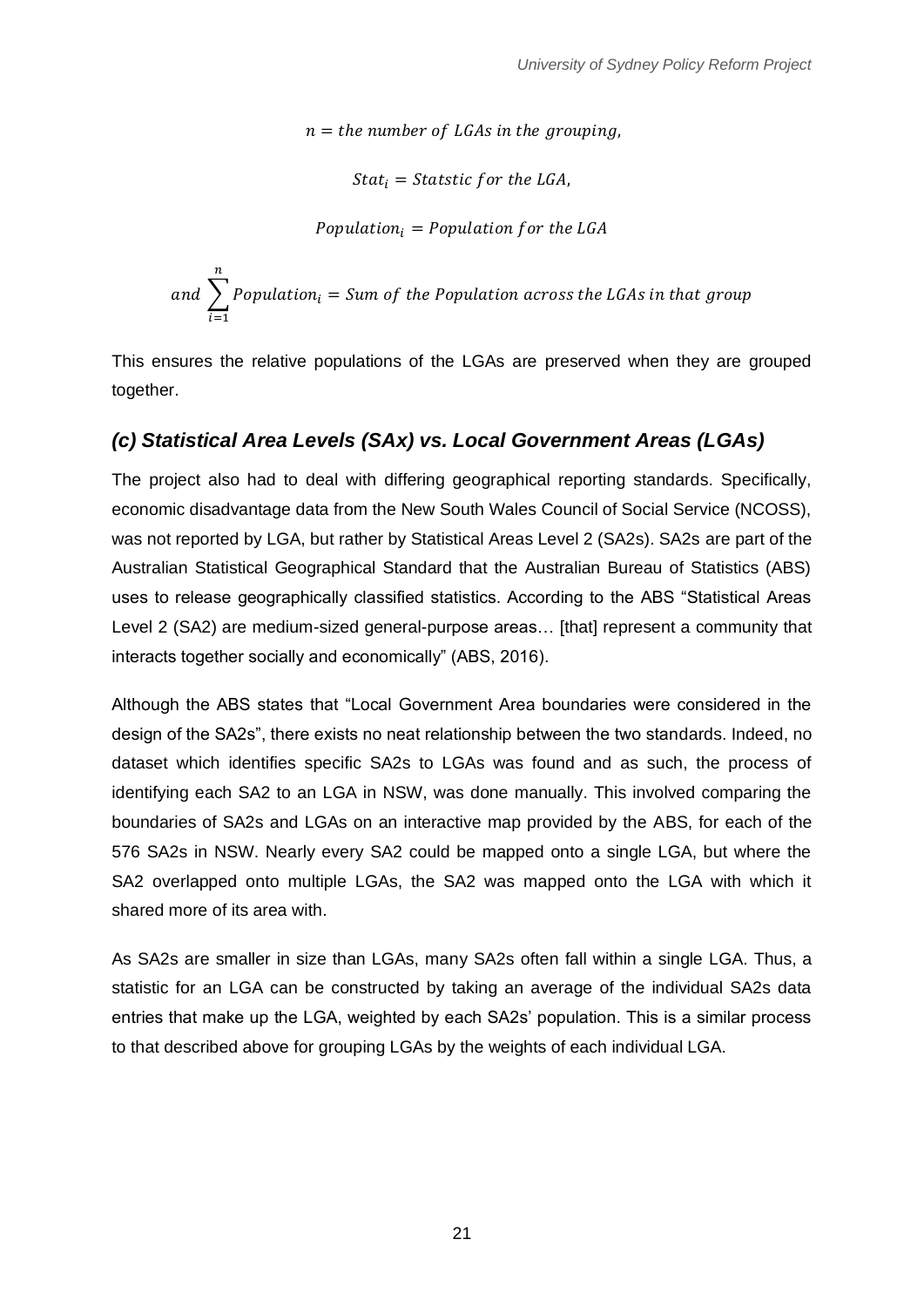## <span id="page-23-0"></span>**II. Scatterplots**

*Figure 8: Scatterplots of the number of EGMs per 10,000 people and various indicators by LGA*



Scatterplots between number of EGMs per 10,000 people and selected socio-economic indicators

EGM Rate (per 10,000 people) vs. Homelessness Rate (per 10,000 people), Insolvencies, Domestic Violence, Household Income, Labour Force, Aboriginal, Unemployment Rate, SEIFA Index (Percentile) and SEIFA Economic Disadvantage. For pane SEIFA Economic Disadvantage: Size shows sum of SEIFA Economic Disadvantage.

| 6.76  |
|-------|
| 10.00 |
| 15.00 |
| 20.00 |
| 23.31 |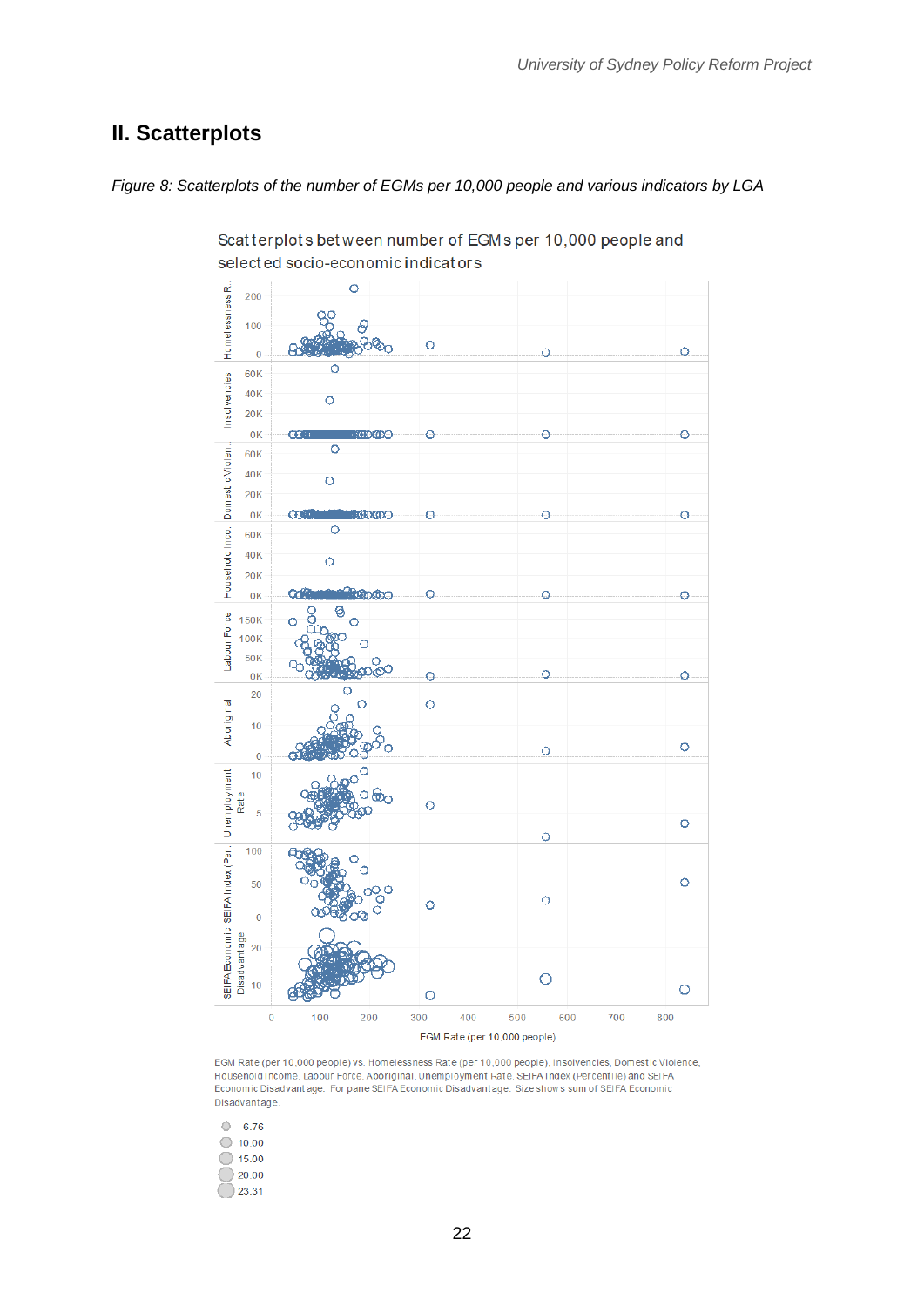### <span id="page-24-0"></span>**III. Alternative Regression Model**

An alternative regression model for homelessness is shown below:

$$
HOMELESS = \beta_0 + \beta_1 POP + \beta_2 SEIFA + \beta_3 DV + \beta_4 AB + \beta_5 EGM + \theta
$$

Where,

- HOMELESS Number of homelessness population in LGA;
- **POP** Population in the LGA;
- SEIFA Social-Economics Index for Areas (in percentiles);
- DV Number of recorded cases of domestic violence in LGA;
- AB The percentage of Aboriginal people in LGA;
- EGM Number of electronic gaming machines in LGA;  $\mathbf{r}$

#### *(a) Estimation*

The estimated model 1 is shown below (standard errors are in parenthesis and Huber-White standard errors are in brackets):

 $HOMELESS = -143.28 - 0.001POP + 1.86SEIFA + 0.27DV - 13.08AB + 0.55EGM$ (233.4886) (0.0019) (2.9949) (0.2806) (20.2051) (0.1287) [309.7649] [0.0031] [4.4846] [0.2557] [15.3409] [0.2762]  $R^2 = 0.5668$ ,  $N = 85$ 

According to the estimated model 1, it demonstrates that, on average, an additional electronic gaming machine is expected to increase the number of homeless people in that LGA by 0.55 people, holding all else equal.

#### *(b) Test for Statistical significance of EGM*

The variable of interest is EGM; hence, we need to conduct a hypothesis test for its statistical significance.

$$
H_0: \beta_5 = 0
$$
  

$$
H_1: \beta_5 \neq 0
$$